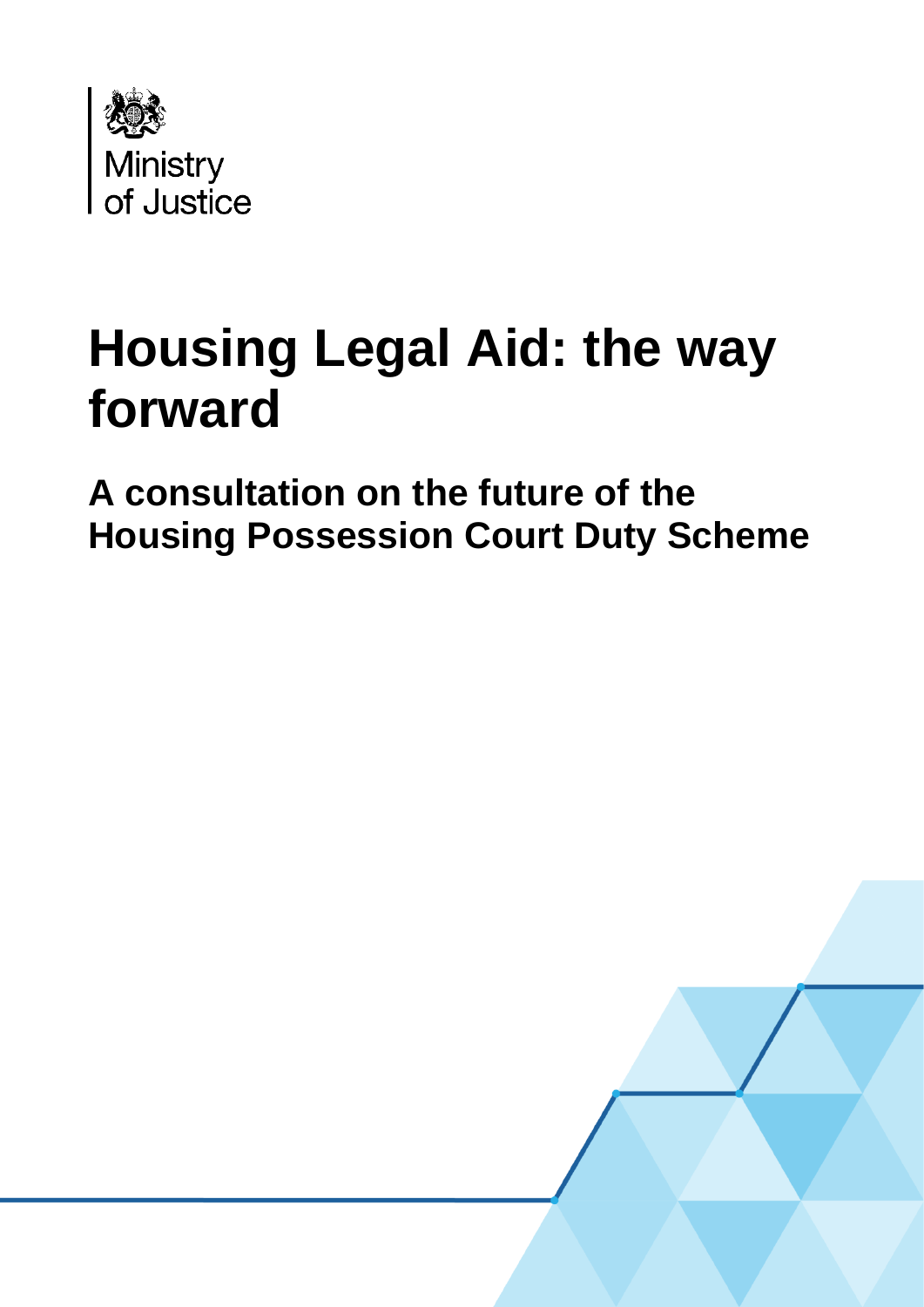This consultation begins on **25 November 2021.**

This consultation ends on **20 January 2022.**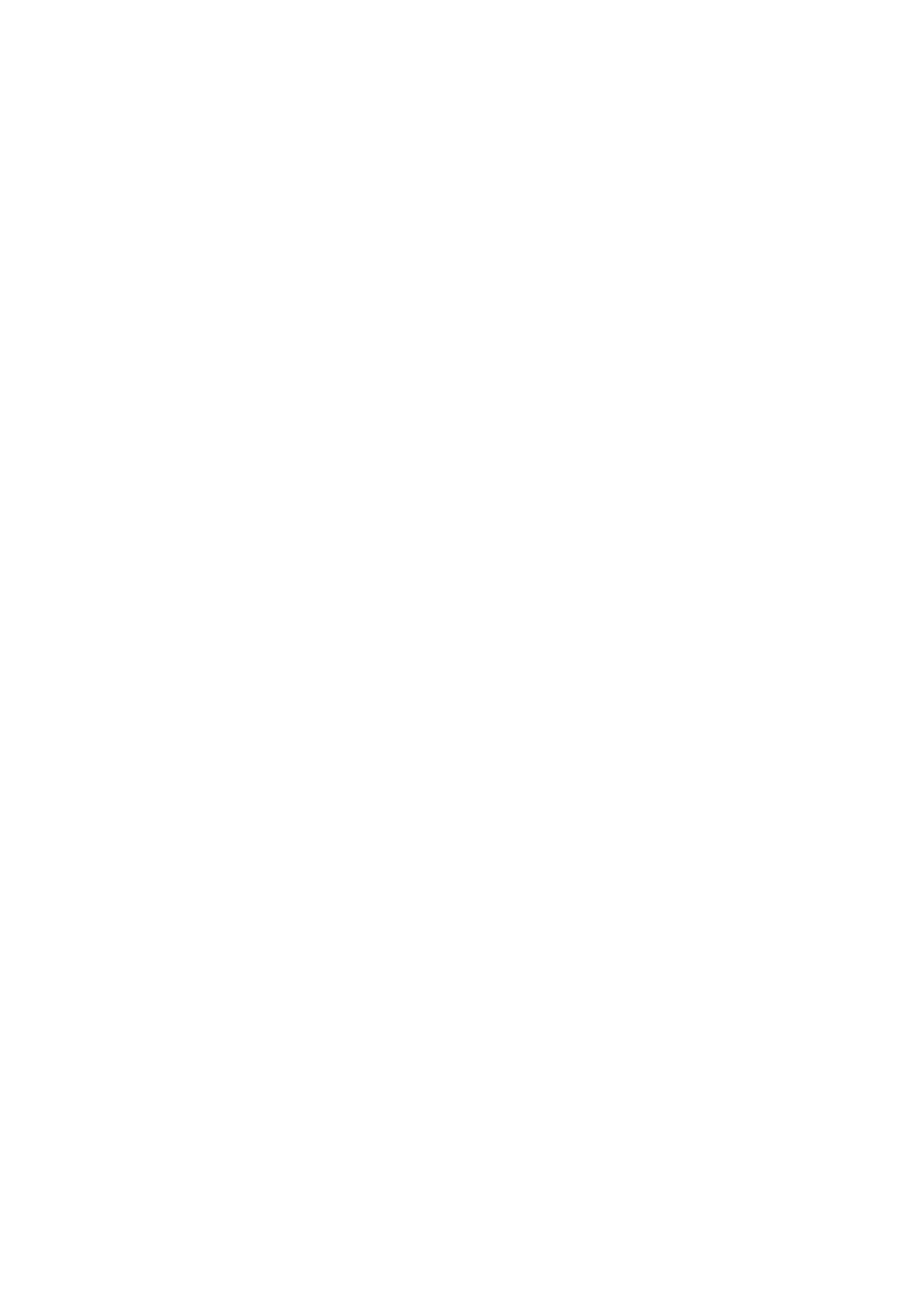

### **Housing Legal Aid: the way forward**

A consultation on the future of the Housing Possession Court Duty Scheme

**A consultation produced by the Ministry of Justice. It is also available at <https://consult.justice.gov.uk/>**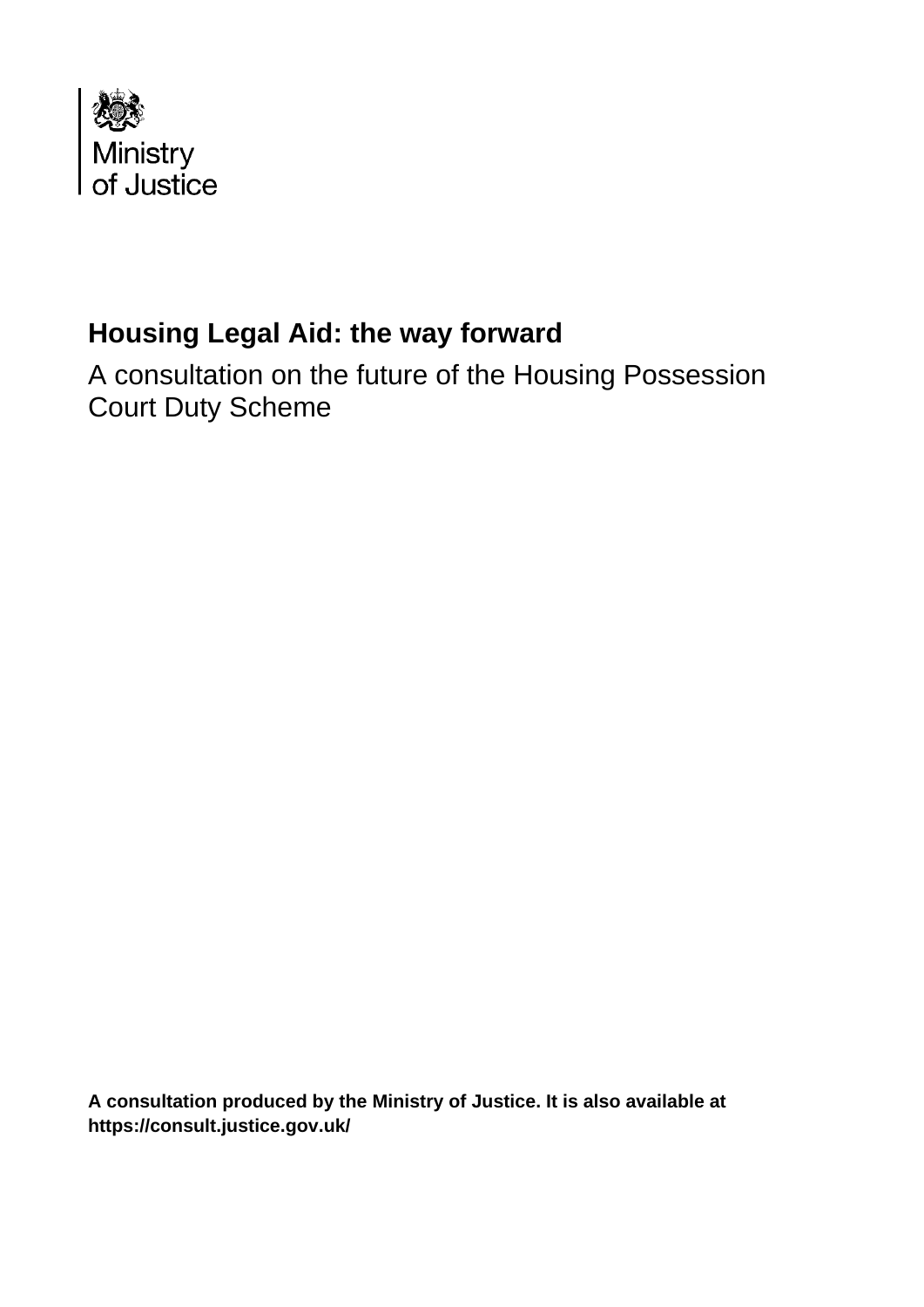## **About this consultation**

| To:                                                                                    | This consultation is aimed at anyone with an interest in<br>the provision of advice and assistance at housing<br>possession proceedings in civil courts in England and<br>Wales. This will include, but is not limited to, members of<br>the legal profession and their professional representative<br>bodies, members of the judiciary, and legal services<br>regulators. |
|----------------------------------------------------------------------------------------|----------------------------------------------------------------------------------------------------------------------------------------------------------------------------------------------------------------------------------------------------------------------------------------------------------------------------------------------------------------------------|
| <b>Duration:</b>                                                                       | From 25/11/21 to 20/01/22                                                                                                                                                                                                                                                                                                                                                  |
| <b>Enquiries (including</b><br>requests for the paper in an<br>alternative format) to: | Civil and Family Legal Aid Policy<br>Ministry of Justice<br>102 Petty France<br>London SW1H 9AJ                                                                                                                                                                                                                                                                            |
|                                                                                        | Email: civil.legalaid@justice.gov.uk                                                                                                                                                                                                                                                                                                                                       |
| How to respond:                                                                        | Please send your response by 20/01/22 to:<br>Email: civil.legalaid@justice.gov.uk                                                                                                                                                                                                                                                                                          |
| Additional ways to feed in<br>your views:                                              | This consultation will be accompanied by a series of<br>roundtable meetings with key stakeholders, including<br>representative bodies.                                                                                                                                                                                                                                     |
| <b>Response paper:</b>                                                                 | A response to this consultation exercise is due to be<br>published at: https://consult.justice.gov.uk/                                                                                                                                                                                                                                                                     |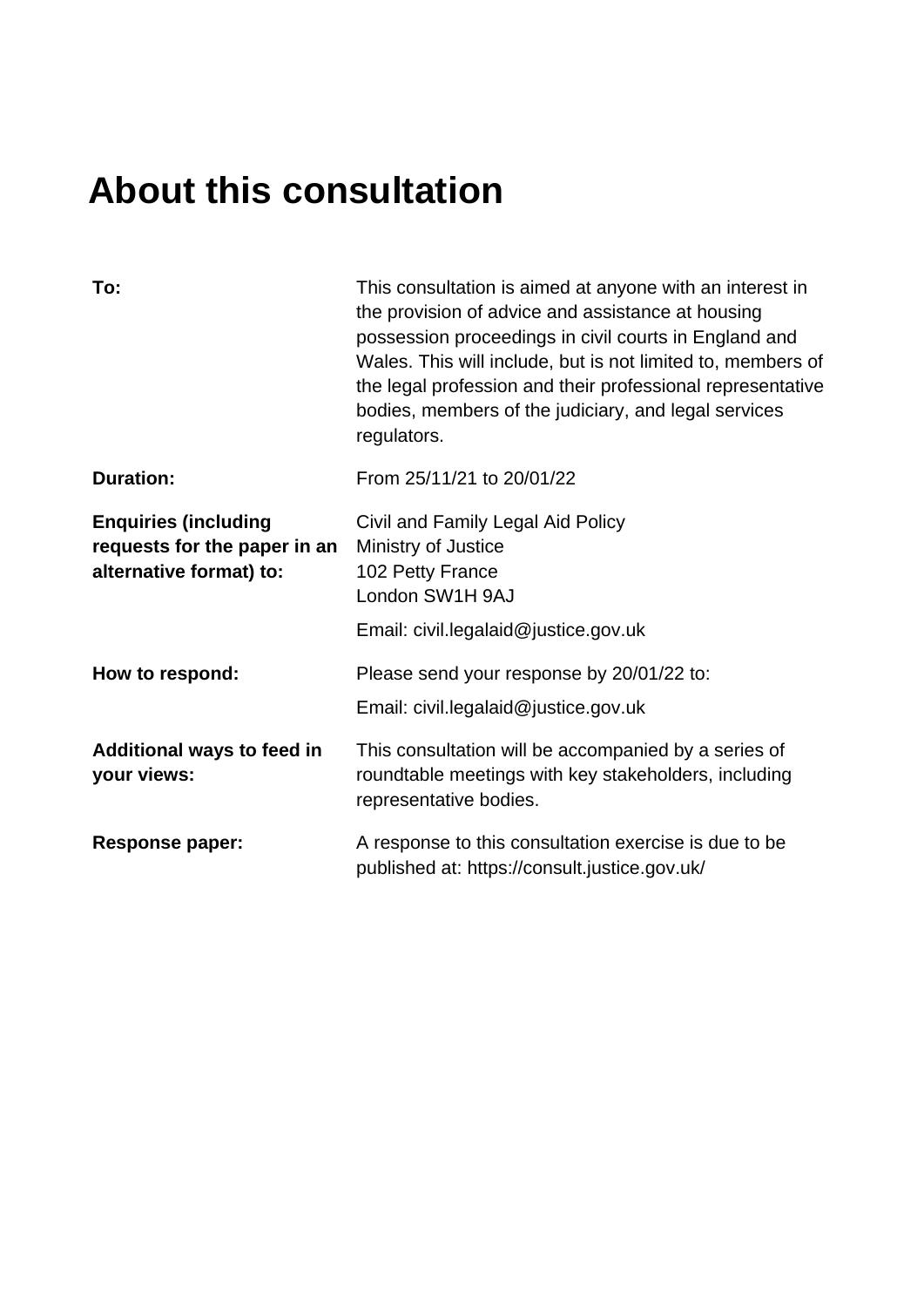## **Contents**

| <b>Ministerial Foreword</b>           | $\overline{3}$          |
|---------------------------------------|-------------------------|
| <b>Executive summary</b>              | $\overline{\mathbf{4}}$ |
| <b>Introduction</b>                   | $\overline{7}$          |
| The proposals                         | 9                       |
| <b>Impact Assessment</b>              | 19                      |
| <b>Equalities Impacts</b>             | 21                      |
| <b>Family Test</b>                    | 31                      |
| Questionnaire                         | 32                      |
| About you                             | 34                      |
| <b>Contact details/How to respond</b> | 35                      |
| Complaints or comments                | 35                      |
| Extra copies                          | 35                      |
| Publication of response               | 35                      |
| Representative groups                 | 35                      |
| Confidentiality                       | 35                      |
| <b>Consultation principles</b>        | 37                      |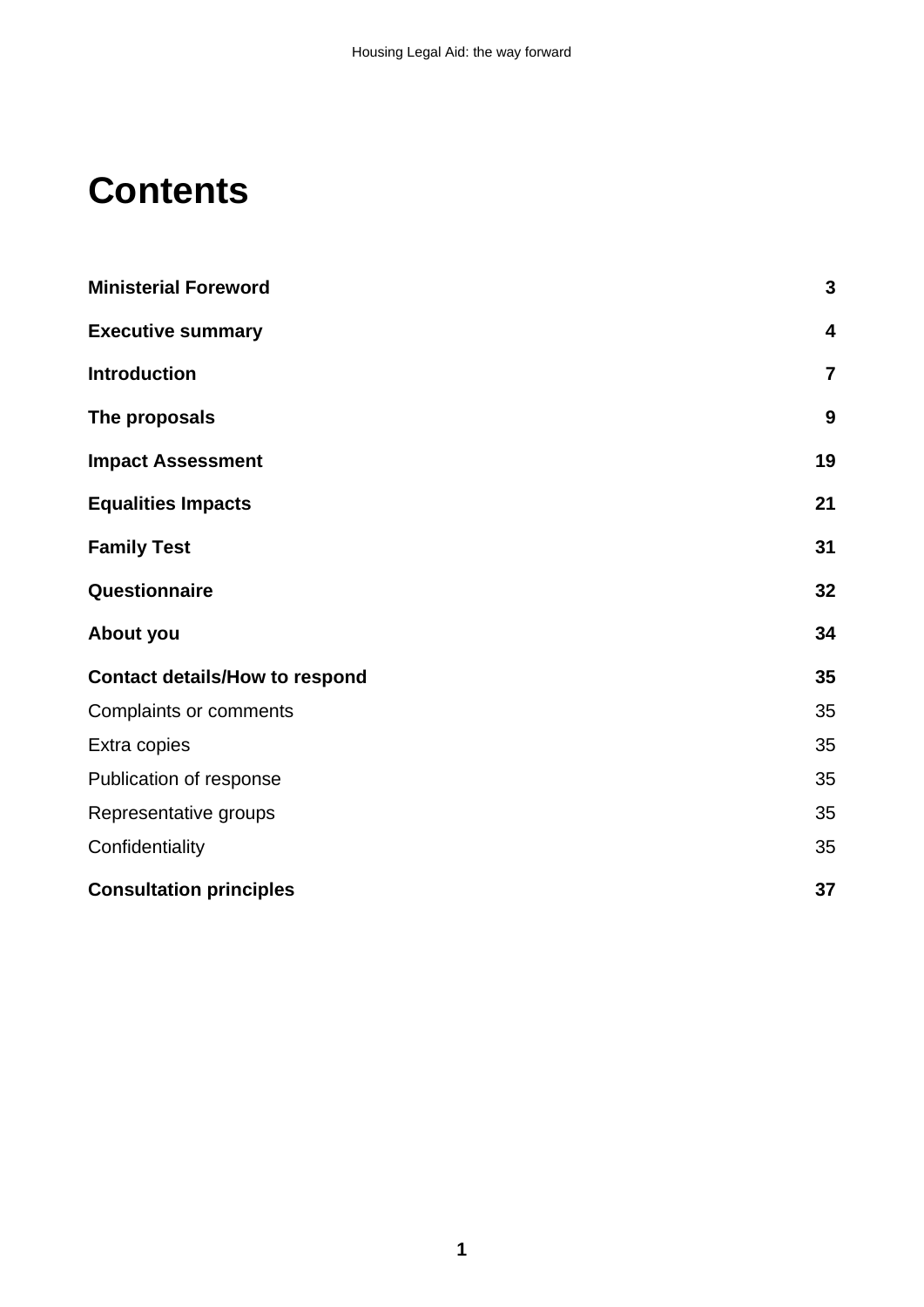Housing Legal Aid: the way forward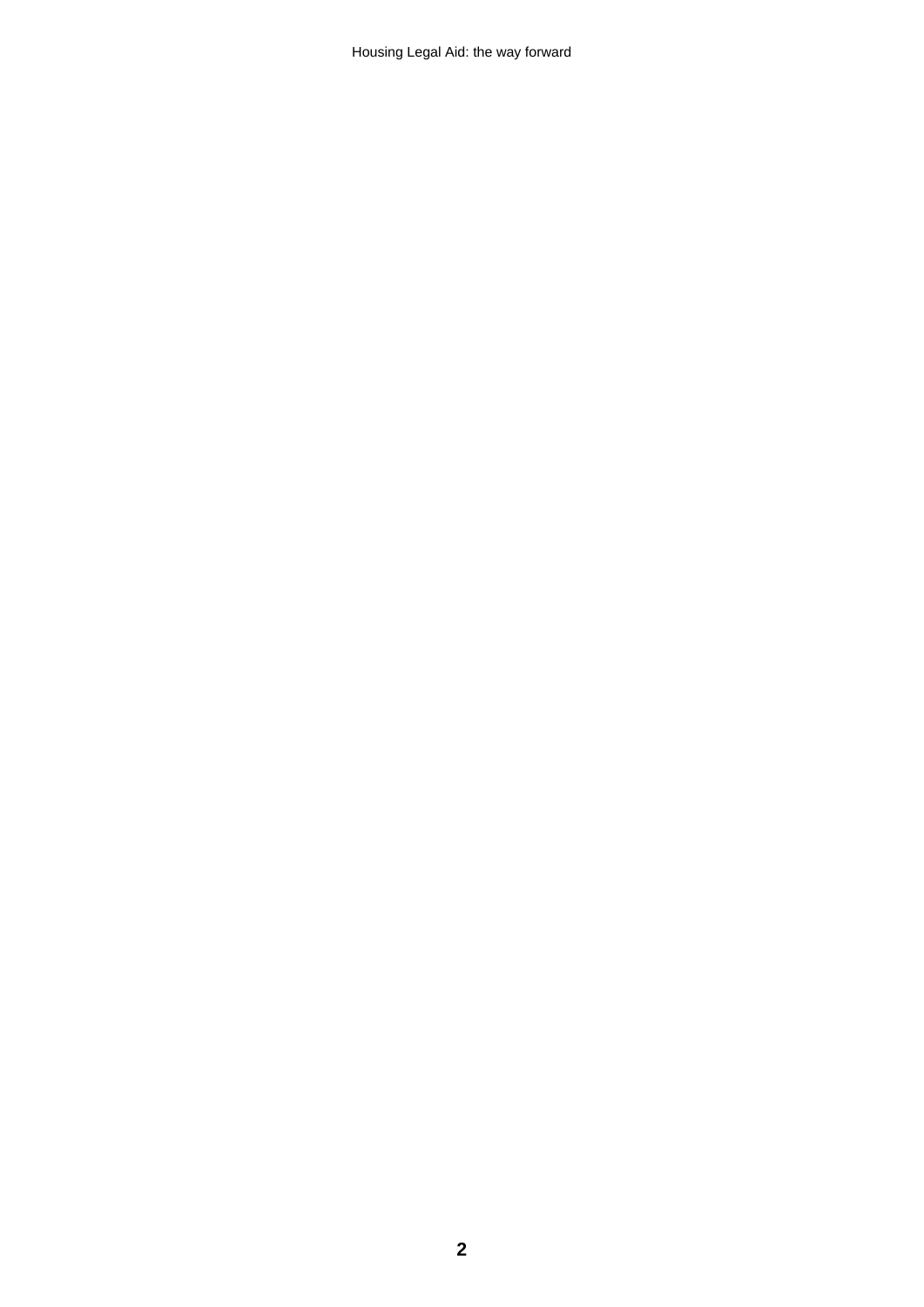## <span id="page-7-0"></span>**Ministerial Foreword**

Housing repossession and homelessness are two of the most serious civic problems that any individual could experience. For many faced with the loss of their home, the fear of having to engage with the legal process and the currently limited early advice available means it is common to attend court without seeking legal advice or representation beforehand.

A core element of the support available in this area is, and will remain to be, access to publicly funded legal advice and representation. The Housing Possession Court Duty Scheme offers vital emergency face-to-face advice and advocacy to anyone facing possession proceedings. Providers of this service do vital work every day to ensure anyone in danger of eviction or having their property repossessed can get free legal advice and representation on the day of their hearing, regardless of their financial circumstances.

However, we know that the sustainability of the schemes is an issue and we have been considering the way forward, engaging closely with stakeholders to better understand their concerns and to ensure that the scheme is fully aligned with our modern justice system, ensuring people can resolve their legal issues as swiftly as possible.

This consultation sets out an ambitious new model for delivering these services, which will be more financially viable for the providers who deliver it and more effective for the clients who rely on it, ensuring they can access high quality support as early in the process as possible.

This is the first step in our wider civil legal aid strategy to ensure a sustainable system of provision where people can get the right advice at the right time, leading to better outcomes for all.

I encourage a wide range of people and organisations to respond to this consultation because it is important that we hear and consider all points of view.

We will consider all responses carefully and will publish the government's response to the consultation in due course.

#### **Lord Wolfson of Tredegar QC, Parliamentary Under-Secretary of State for Justice**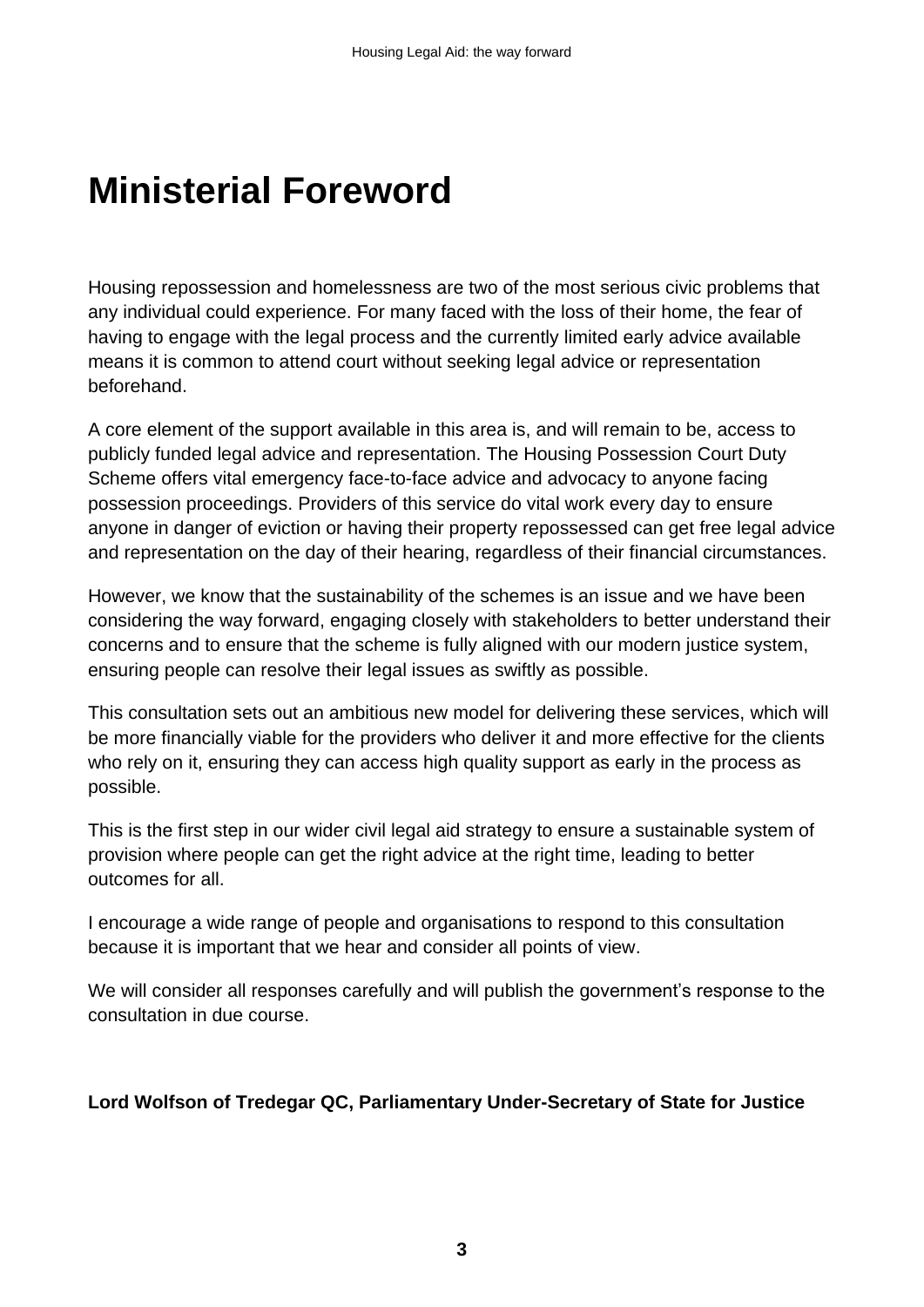### <span id="page-8-0"></span>**Executive summary**

- 1. The Housing Possession Court Duty Schemes (HPCDS) offer "on the day" emergency face-to-face advice and advocacy to anyone facing possession proceedings in court. This means that anyone in danger of being evicted from their home or having their property repossessed can get free legal advice and representation on the day of their court hearing, regardless of their financial circumstances. The HPCDS plays a vital role in ensuring access to justice for these individuals.
- 2. Civil legal services in respect of housing possession are within the scope of the Legal Aid, Sentencing and Punishment of Offenders Act 2012 (LASPO), and it is on this basis that funding is provided for most of these schemes by the Legal Aid Agency (LAA), an executive agency of the Ministry of Justice (MoJ).
- 3. Delivery of the service is by legal aid providers both solicitor firms and third sector organisations – who hold contracts with the LAA. Each contract is aligned to a particular scheme and awarded following a competitive procurement process to ensure both quality of advice and value for the taxpayer.
- 4. Given the vital role these schemes play in ensuring access to justice and the timely resolution of legal problems, the sustainability of the service is of paramount importance. For some time, the government has been concerned that these services are not sustainable, evidenced by the ongoing incidence of providers pulling out of contracts.
- 5. Whilst continuity of service has been maintained to date, there is a risk that gaps in service provision may appear which have the potential to negatively impact on the clients who rely upon this vital service. In addition, the necessity of regularly retendering the service following the withdrawal of a providers adds to the administrative burden on the LAA and does not provide value for money for the taxpayer.
- 6. In October 2019, the government published a consultation<sup>1</sup> outlining several proposals to improve the sustainability of the HPCDS. Work on the consultation response was paused just before intended publication given urgent reprioritisation as a result of the emergence of the Covid-19 pandemic. Following further consideration, the MoJ decided that this consultation and the evidence and policy work encompassed within it

 $\overline{a}$ 

<sup>1</sup> https://consult.justice.gov.uk/digital-communications/housing-possession-court-duty-scheme-service/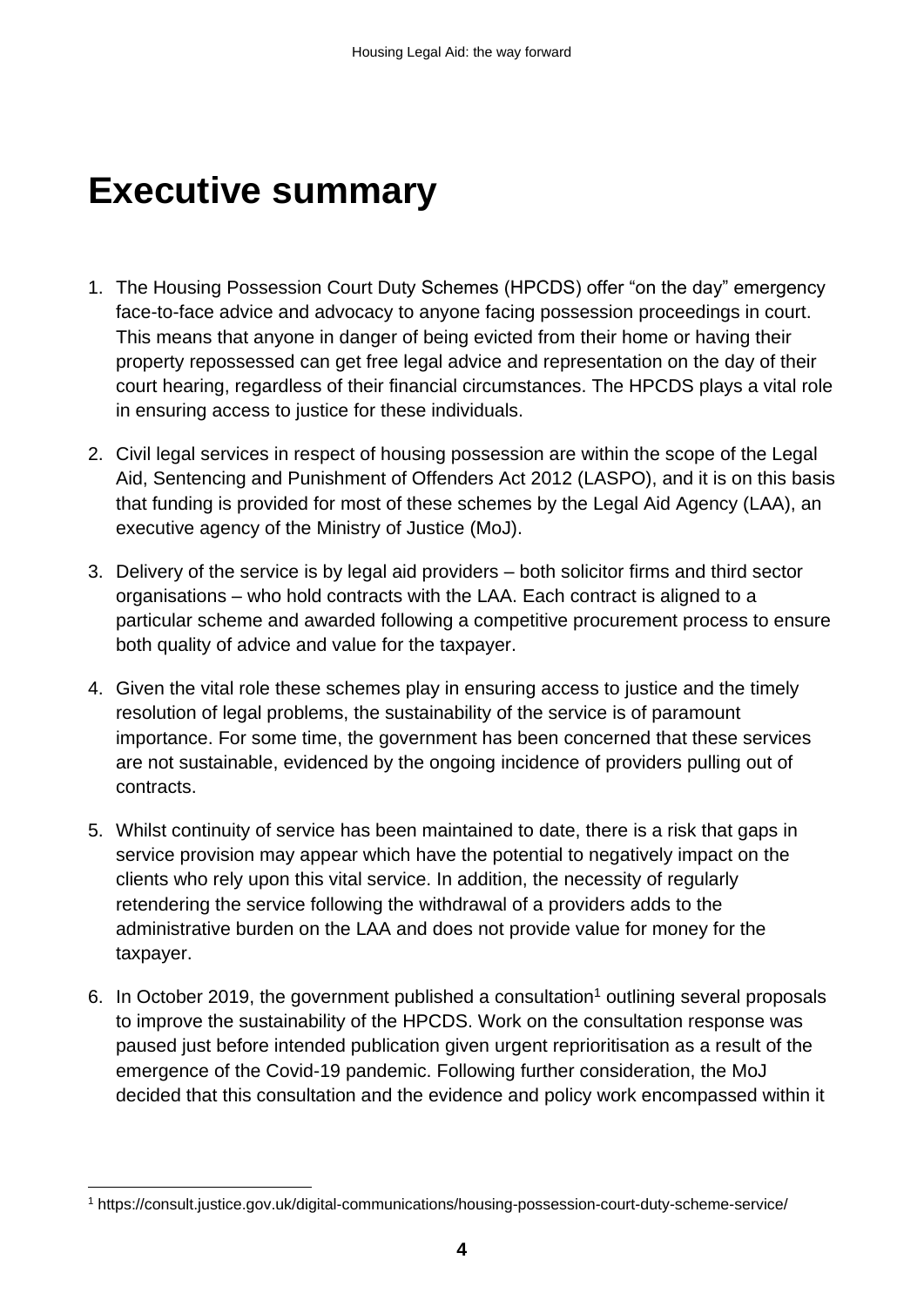should be integrated into the wider work MoJ is undertaking on the long-term sustainability of the civil legal aid market.

- 7. We took this course of action in light of the impact of Covid-19 on the legal aid market and the need to wait until work on how possession proceedings would be heard in future could progress to allow proper consideration on the appropriate proposals for the HPCDS. Therefore, no response to the previous consultation has been published, but we have taken into account the evidence provided during that consultation when developing the proposals within this new consultation paper.
- 8. In the intervening period, the landscape has changed. The moratorium on possession proceedings was essential to ensure those facing possession proceedings were protected during the pandemic, and it was absolutely correct that in that context our work on the proposals within the previous consultation was paused. However, the government recognises that this situation has had a significant negative impact on providers of the HPCDS with an immediate and significant reduction in volumes and, by extension, a significant impact on income.
- 9. Alongside this, the wider landscape in which the HPCDS is operating is changing. The pandemic necessitated an immediate change in how possession proceedings were being dealt with by the court, and over the last year the Master of the Rolls' Working Group on Possession Proceedings has been considering how these cases should be heard going forward. This group published new "Overall Arrangements" for possession proceedings in September 2020<sup>2</sup> and further guidance is due to be published now that Covid-19 restrictions have eased. The government has also launched a wider call for evidence on dispute resolution, with the overarching aim of increasing uptake of less adversarial routes to justice and resolution outside court where appropriate.
- 10.Even before the pandemic, the wider landscape in which the HPCDS was operating was changing. The Her Majesty's Courts and Tribunals Service (HMCTS) Reform programme is transforming the processes through which people resolve their legal problems and interact with the justice system, whilst in recent years HMCTS have undertaken substantial reform of the court estate. Beyond justice policy, reforms to the welfare system, including the roll-out of Universal Credit, have also had an impact on how services such as the HPCDS need to be delivered. To ensure the HPCDS provides as effective a service as possible, it is important that the policy behind the scheme takes into account changes such as these.
- 11.We have been considering the way forward to ensure these schemes are as sustainable and effective as possible. We have undertaken considerable engagement with key stakeholders involved in the delivery of the HPCDS, worked closely with the

 $\overline{a}$ <sup>2</sup> https://www.judiciary.uk/wp-content/uploads/2020/09/Possession-Proceedings-Overall-Arrangements-Version-1.0-17.09.20.pdf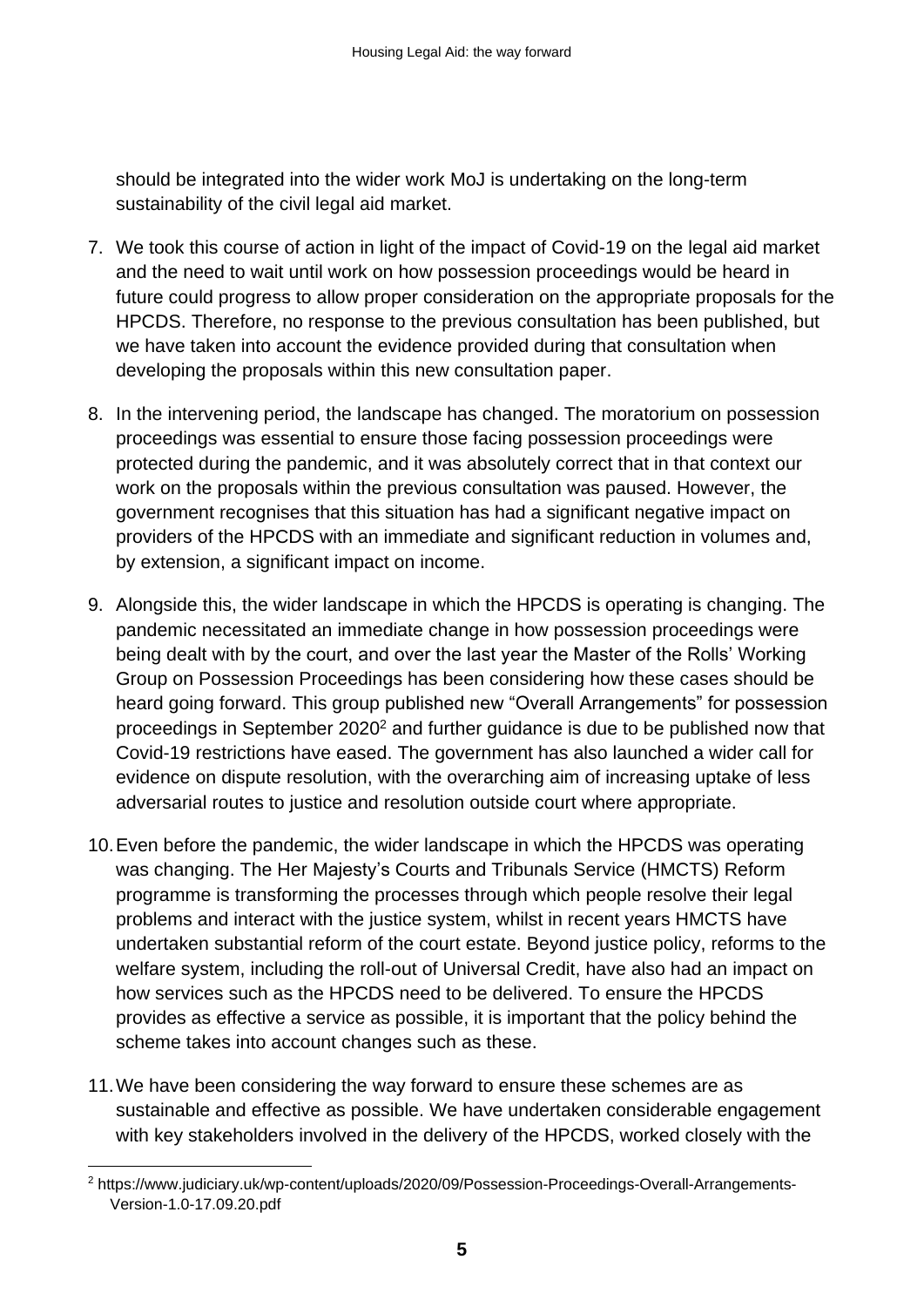Master of the Rolls' Working Group, and considered the responses to our previous consultation as well as wider reports such as the House of Commons Justice Committee's recent report on legal aid<sup>3</sup>. Taken together, this has given us a better idea of what works well with the HPCDS, what could work better and what should change, as well as how the delivery of these schemes has been affected by the pandemic. We have used this information to consider what can be done to ensure that delivery of the scheme remains attractive and continues to provide the best possible service to clients.

- 12.Our proposals are set out in detail in this consultation paper, but in summary we propose the following key changes:
	- a. Remodel the delivery of the HPCDS to become a new Housing Loss Prevention Advice Service (HLPAS), incorporating both the existing service of advice and representation at court but also early legal advice before court.
	- b. Expanding the scope of legal aid so that HLPAS providers can offer early legal advice on social welfare law matters to individuals facing possession proceedings before they reach court.
	- c. Allowing providers to claim a HPCDS/in-court HLPAS fee in addition to a Legal Help fee for follow on work.
	- d. The introduction of a set attendance fee for all schemes equivalent to having seen two clients during a session.
	- e. Contracting for individual courts rather than larger geographic areas.
- 13.In relation to proposals (c) and (d) we have already temporarily implemented these changes through an amendment to the existing HPCDS contract. This consultation paper seeks views on these proposals as elements of our long-term approach to legal aid services for housing possession cases as part of our proposed new HLPAS, which are set out in the paper which follows; however, the temporary implementation of these two proposals will, we believe, improve sustainability of HPCDS services in the short term.
- 14.The rationale for proposing these key changes is set out in the paper that follows, but we believe that the combination of these changes will ensure this vital service is not only financially viable and logistically deliverable into the future, but also that it provides the best possible service for those clients who rely upon it, allowing them to avoid court where possible but still supporting them in court where that is needed.

 $\overline{a}$ 

<sup>3</sup> https://committees.parliament.uk/publications/6979/documents/72829/default/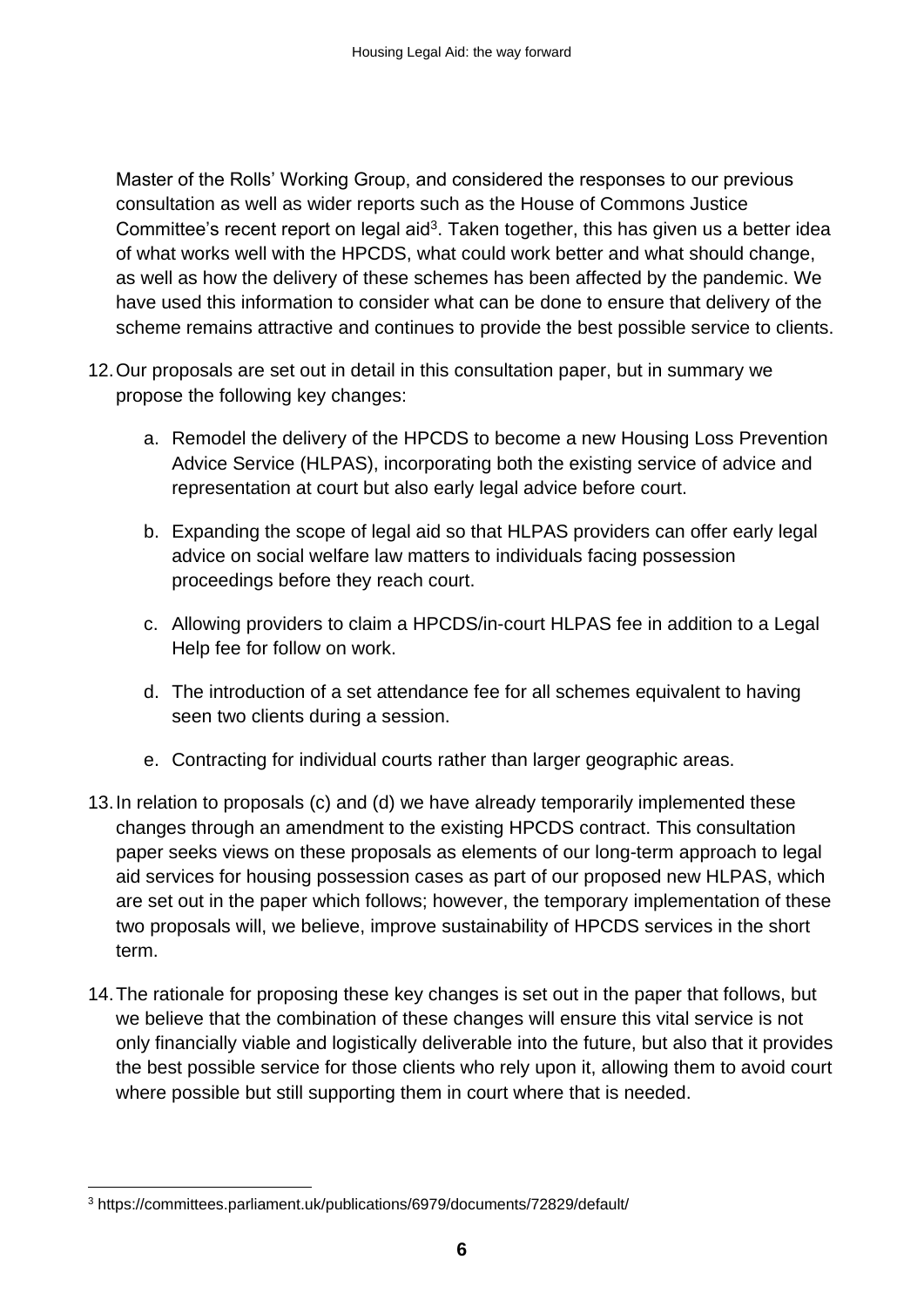## <span id="page-11-0"></span>**Introduction**

- 15.This paper sets out for consultation a new model for housing possession legal aid services which the government believes will be financially viable and logistically deliverable for providers and provide the best possible service for clients. We believe the proposals set out in this consultation paper will ensure the sustainability of this vital service for the clients who rely upon it as well as increasing the effectiveness of the service.
- 16.This consultation is aimed at anyone with an interest in the provision of civil legal services in respect of housing matters within England and Wales, including, but not limited to, members of the legal profession and their professional representative bodies, members of the judiciary, and legal services regulators.
- 17.We will be publishing a Welsh language version of this consultation paper.
- 18.This paper contains a series of questions which seek views on our proposals for remodelling the scheme. Alongside this paper, we have published an Impact Assessment, which sets out the estimated impact the proposals would have if implemented. We also invite respondents to provide evidence that could help us consider the potential impact on individuals (both clients and providers) with protected characteristics, in line with our responsibilities under the Equality Act 2010.
- 19.Copies of the consultation paper are being sent to:
	- a. The Law Society of England and Wales
	- b. The Bar Council
	- c. The Legal Aid Practitioners' Group
	- d. Housing Law Practitioners' Association
	- e. Law Centres Network
	- f. Advice Services Alliance
	- g. Shelter
	- h. Citizens Advice
- 20.This list is not exhaustive or exclusive and responses are welcomed from anyone with an interest in or views on the proposals set out in this paper.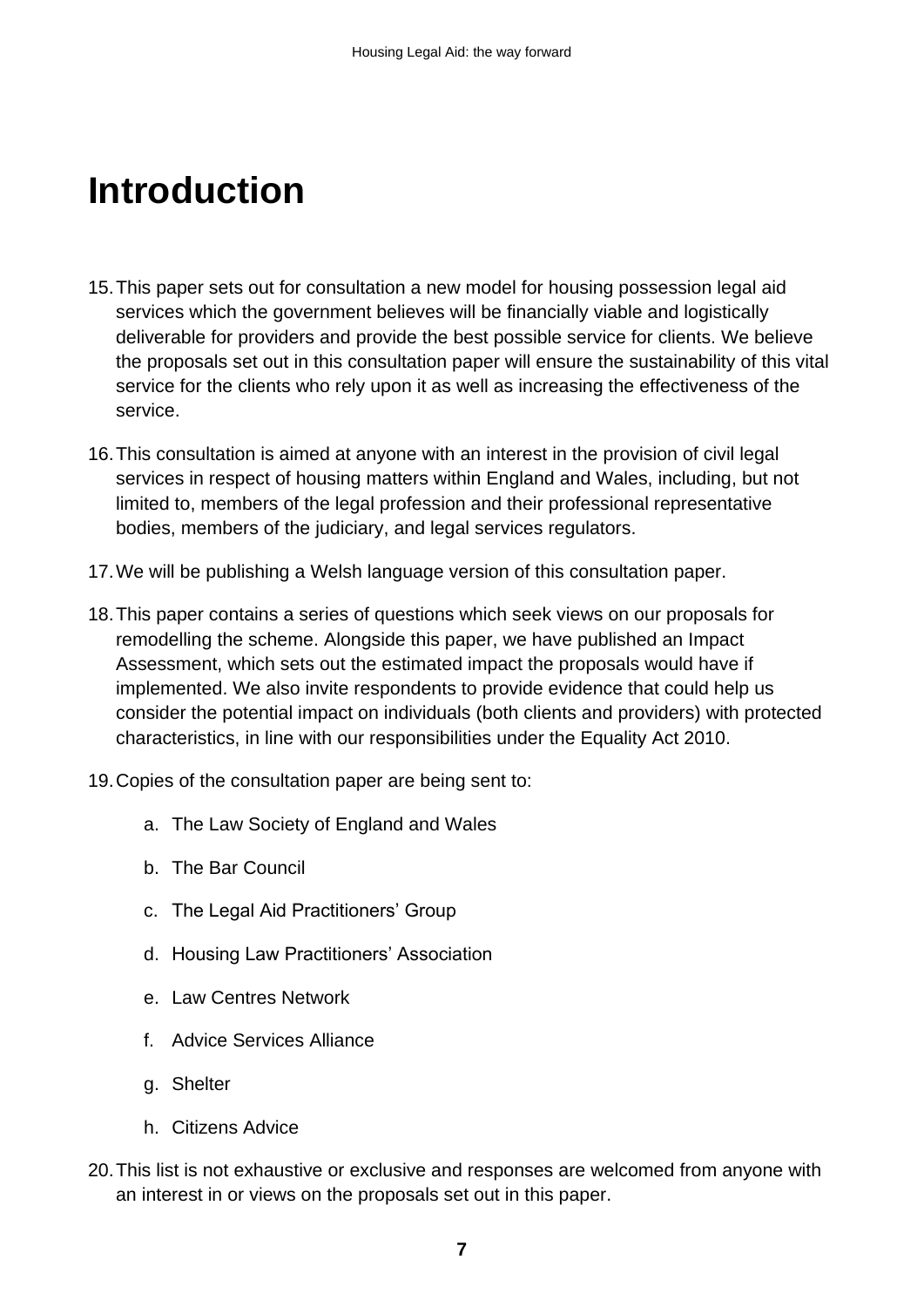21.Details of how to respond are set out on page 41. The deadline for responses is 20 January 2022. The government will consider the responses to this consultation and intends to publish a response in due course.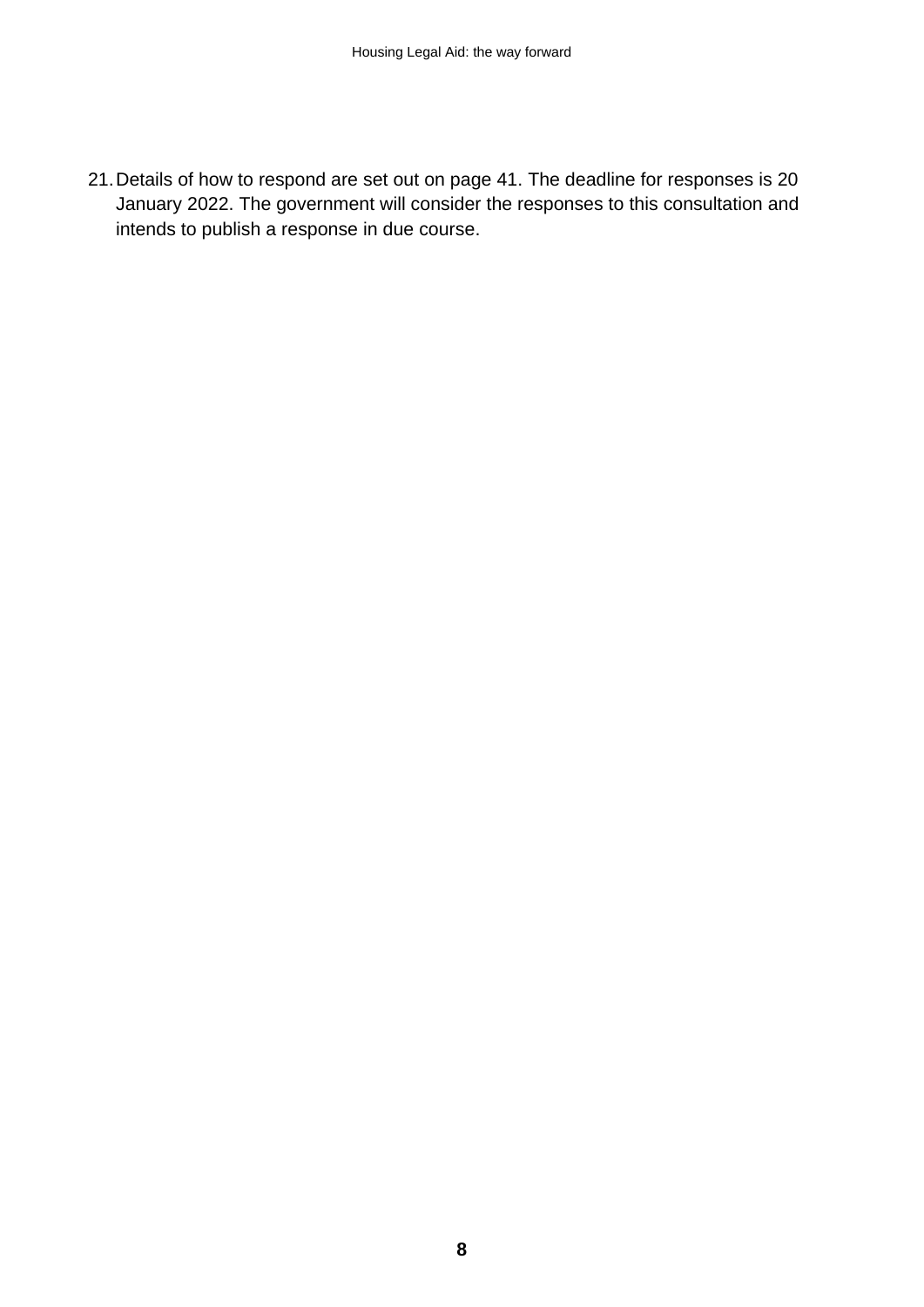## <span id="page-13-0"></span>**The proposals**

 $\overline{a}$ 

- 22.Taking into account the changes in context outlined in the executive summary above, and the feedback provided by stakeholders, we have developed a series of proposals to address concerns with the current Housing Possession Court Duty Scheme (HPCDS). These proposals would represent an investment in this service and therefore, as well as being dependent on the outcome of this consultation exercise, their implementation is also dependent on the departmental allocations process that will begin now that the Comprehensive Spending Review has concluded.
- 23.The government's proposals can be grouped into three main themes the delivery model for these services, remuneration, and our approach to contracting. We believe that, taken together, these proposals will ensure the sustainability of this vital service and make it more effective for the clients who rely upon it.

#### The delivery model for housing possession legal aid services

- 24.Generally, for individuals facing possession proceedings, advice is predominantly sought at court through the HPCDS. Housing possession is within the scope of the Legal Aid, Sentencing and Punishment of Offenders Act 2012 (LASPO) and so Legal Help is available before court (subject to means and merits tests), but we know that the numbers who seek advice through the route are relatively small. The current HPCDS performs a vital service in ensuring those who reach court are supported. However, the way the scheme is currently structured misses the opportunity to help those facing possession proceedings at the earliest point, potentially avoiding the need for court proceedings altogether.
- 25.Many have argued, including in response to the Post-Implementation Review of LASPO<sup>4</sup>, that access to early legal advice can drive earlier and more effective resolution of legal problems, potentially before they reach court. We recognised this in the Legal Support Action Plan<sup>5</sup>, published alongside the review, by announcing that we would pilot the expansion of legal aid to cover early legal advice in an area of social welfare law and evaluate the impact. This pilot will begin in 2022 but we think there is

<sup>4</sup> Post-Implementation of Part 1 of LASPO. Available at: https://assets.publishing.service.gov.uk/government/uploads/system/uploads/attachment\_data/file/77703 8/post-implementation-review-of-part-1-of-laspo.pdf

<sup>&</sup>lt;sup>5</sup> Legal Support: The Way Ahead. Available at: https://assets.publishing.service.gov.uk/government/uploads/system/uploads/attachment\_data/file/77703 6/legal-support-the-way-ahead.pdf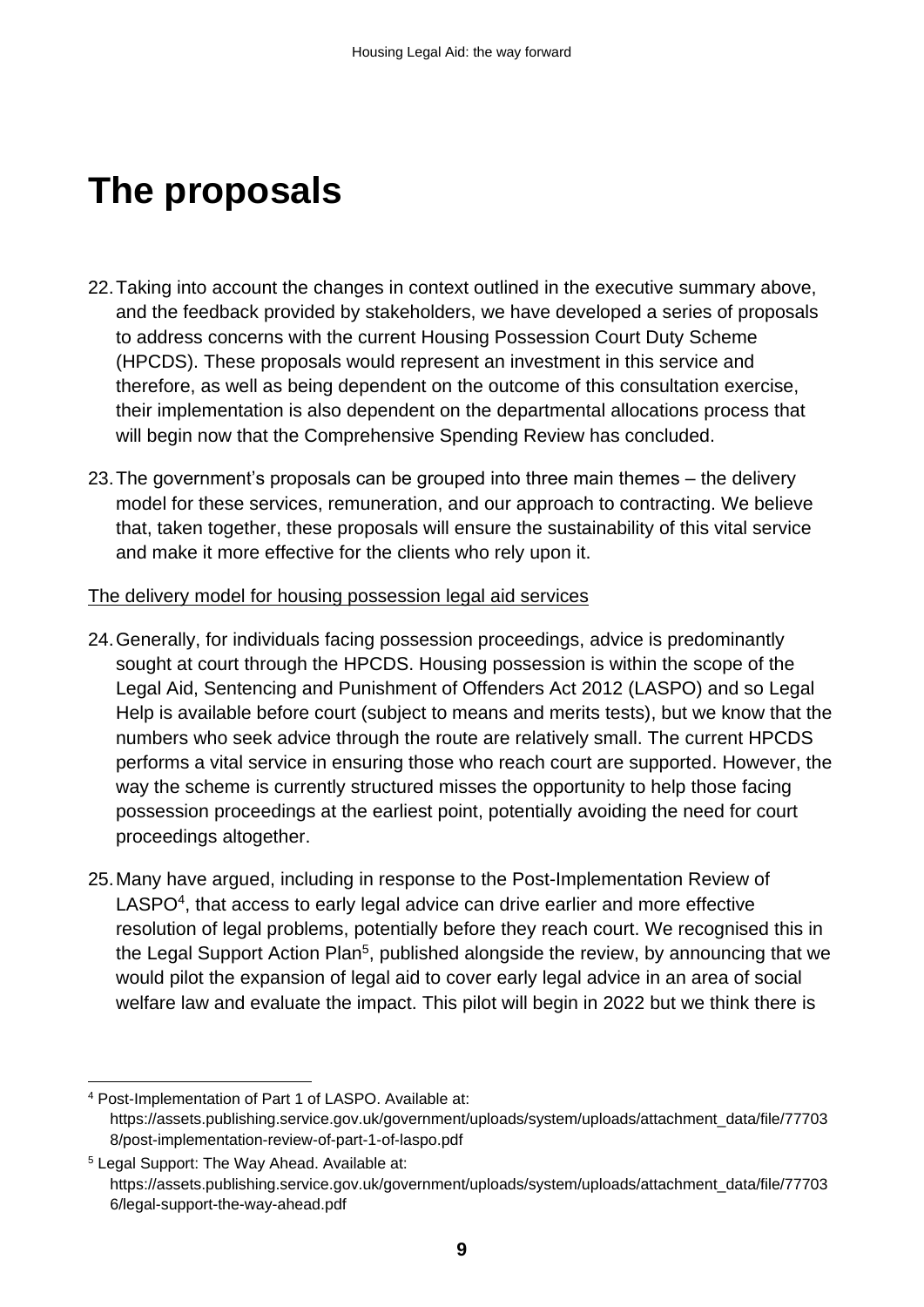an opportunity to make earlier changes in this area in relation to housing possession proceedings.

- 26.During the pandemic, new arrangements for the hearing of possession proceedings led to the introduction of a "review hearing" around four weeks prior to a substantive possession hearing. This review hearing is intended to allow the judge to consider the matter on the papers prior to a substantive hearing, generally without the claimant or defendant in attendance.
- 27.Alongside the introduction of this review hearing, we made changes to legal aid contracts to allow defendants to seek advice from the HPCDS at this earlier stage as well as at the substantive hearing. Although volumes have been small, this has allowed us to further consider the benefits of earlier access to this advice for clients and the limitations of the current scheme in being focused on in-court proceedings and fixed to a specific hearing date.
- 28.Many stakeholders have spoken positively of the earlier access to advice available under the temporary arrangements for hearing these cases during the pandemic. We have reflected on this and think there would be benefit in making permanent changes to the scheme to allow for earlier access to advice for those individuals facing possession proceedings, to encourage early engagement from the defendant facing proceedings, and to resolve cases as swiftly as possible.
- 29.Therefore, we propose remodelling the current approach to delivery of the HPCDS to introduce a new, wider service: The Housing Loss Prevention Advice Service (HLPAS). The HLPAS will retain the key element of the current HPCDS, the in-court duty scheme (which will continue to be available for any listed hearing), however, it will introduce access to early legal advice in social welfare law for those facing possession proceedings.
- 30.Whilst providers who deliver a HLPAS scheme will be required to continue to deliver a duty scheme at the relevant court, they will also be permitted to provide early legal advice to individuals facing possession proceedings. We propose that an individual will be eligible for this additional early legal advice where they have received a notice of a possession hearing from the court and the advice would need to be delivered in the period between the client receiving that notice and the hearing date.
- 31.We recognise that other social welfare issues often cluster with housing possession issues, therefore we propose that the advice available for this specific cohort should be wide ranging, covering housing, debt, and welfare benefits matters, and propose expanding the scope of legal aid under LASPO to include legal help in these matters for this specific cohort of cases. This will mean that where a client has received a notice of possession hearing from the court, and this possession issue is caused or exacerbated by a wider social welfare issue (for example, an underlying debt issue or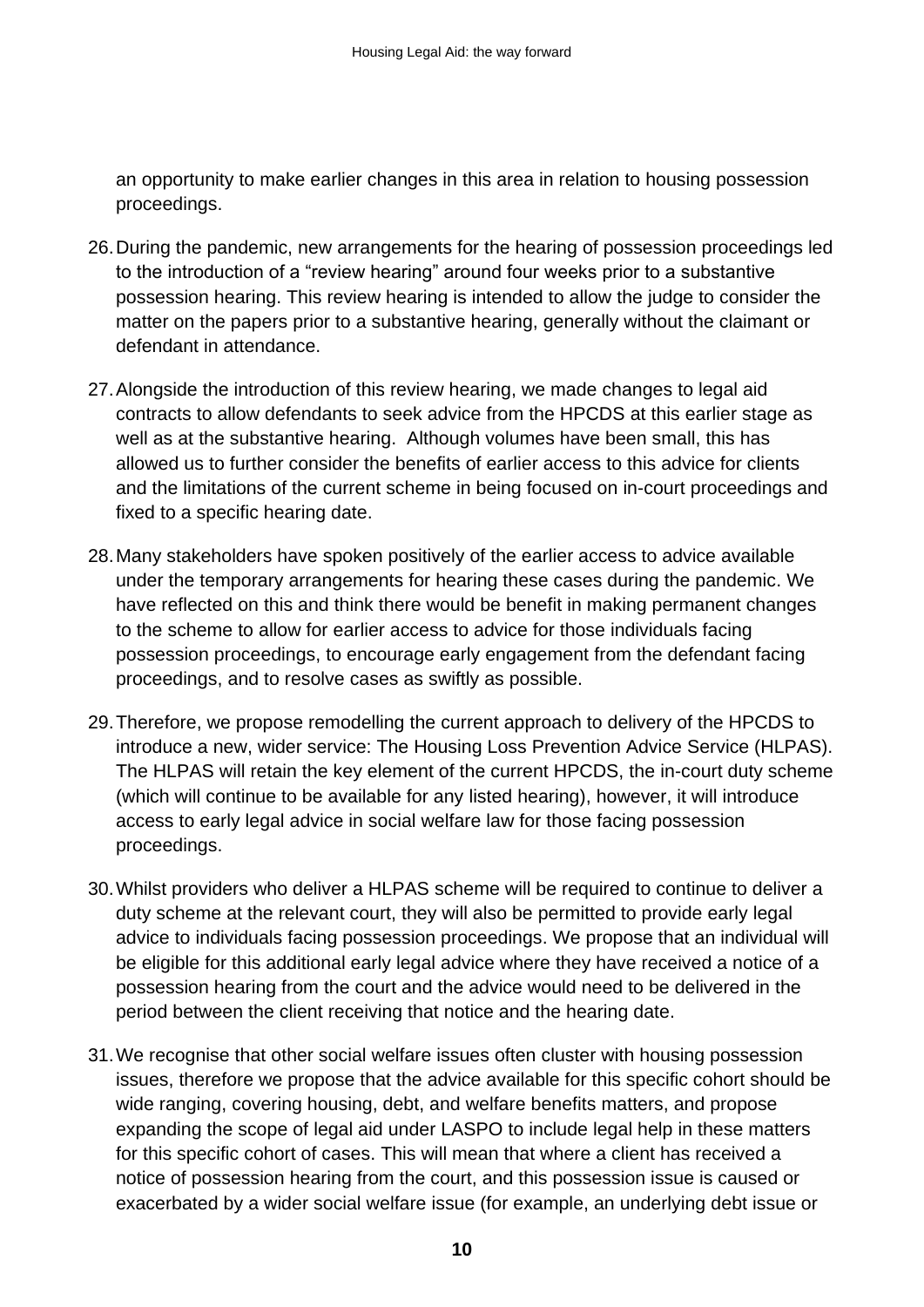an issue relating to welfare benefits entitlement), a legal aid provider will be able to advise them on resolving this issue. The intention of this is that the additional advice will leave individuals in a better position to resolve their housing possession issue if they can get advice on any wider social welfare issues which cluster and overlap with their possession issue.

- 32.As is the case currently for the HPCDS, we propose that the availability of this early legal advice should not be subject to the means test to ensure that clients can access this advice as quickly as possible in the short period before a housing possession hearing takes place and to encourage take up, with the aim of maximising the number of cases resolved as early as possible.
- 33.Our aim is that this will allow providers to engage with clients facing possession proceedings earlier, helping to resolve underlying issues which may have caused the initiation of the possession proceedings, such as an underlying debt issue or a problem with the individual's welfare benefits.
- 34.In many cases, we hope that access to this earlier advice will help resolve cases before they reach court. This would mean a better outcome for individuals facing possession proceedings and claimants in avoiding the need to go to court. It would also reduce the burden on the courts, assisting in our recovery from the pandemic. For others, access to this advice could act as a helpful triage, directing them to mediation or conciliation services where that is a suitable avenue for the client to resolve their housing possession issue, as we have seen already with cases being referred to mediation from the temporary review hearing.
- 35.This proposal will mean that this referral to alternative dispute resolution (where that is appropriate for the client) does not need to be confined to a hearing but can take place at any point between an individual receiving a notice of possession hearing from the court and their court date. This should not only help a client resolve their issue as early as possible but will also mean less court resource is required to manage these cases where it does not need to.
- 36.In some cases, this early legal advice could also be delivered entirely remotely where that is appropriate considering the needs of the client (for example, in some instances the client may be digitally excluded and therefore remote advice would not be appropriate), improving the ability of providers to access clients in more remote areas of the country.
- 37.Overall, we think the introduction of this earlier and wider access to advice will lead to a more proportionate and efficient approach to resolving possession proceedings, one which is better for both claimant and client, and saves money for both providers and the justice system in the long run.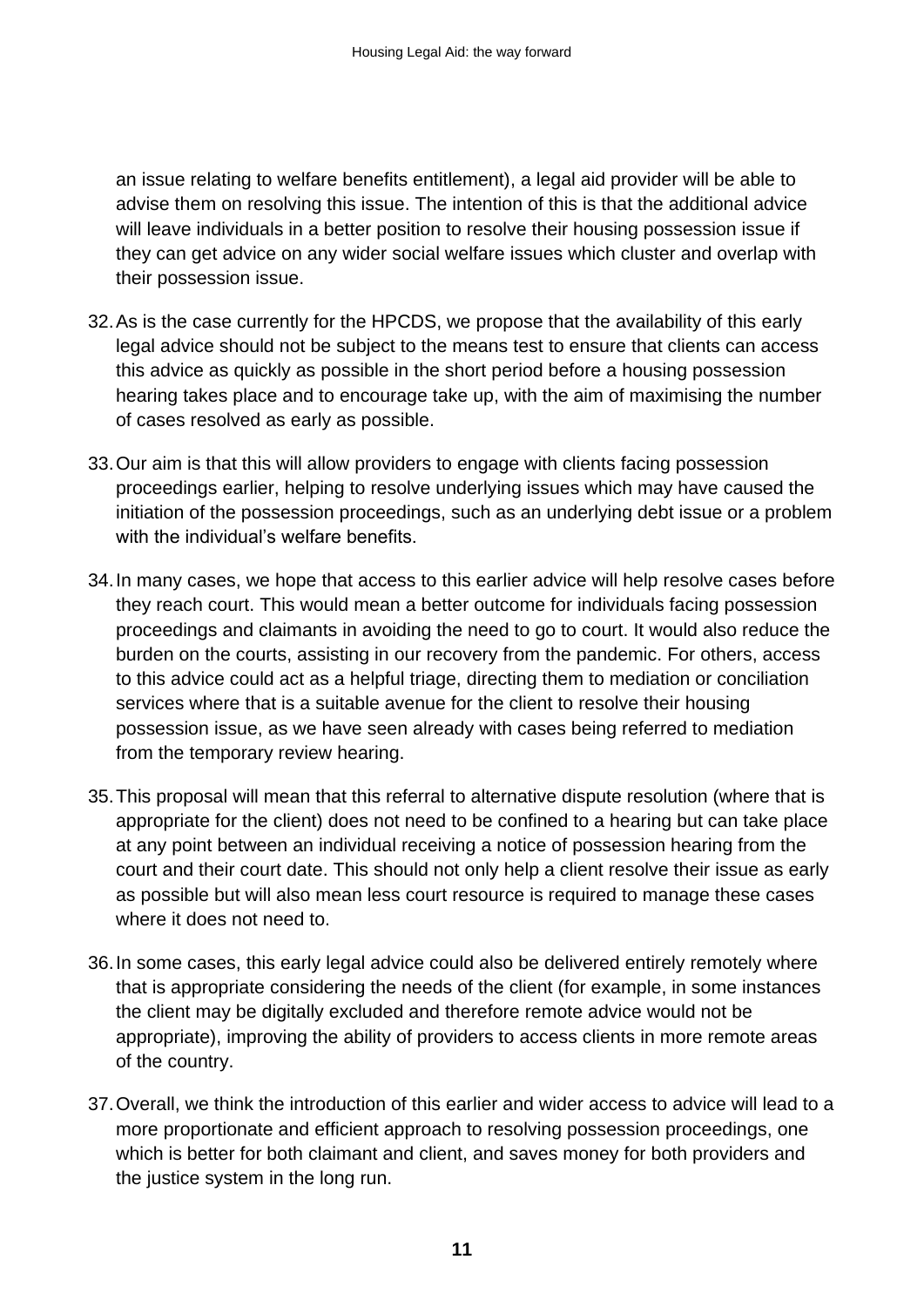38.This proposal will require affirmative secondary legislation. Subject to the outcome of this consultation exercise, we would intend to bring this forward in 2022.

**Question One. Do you agree with our proposal to reform the way housing possession legal aid services are delivered and create the Housing Loss Prevention Advice Service, providing duty advice at court and early legal advice? Please provide reasons for your answer.**

#### Remuneration

- 39.We know from many stakeholders and current HPCDS providers that there are concerns about current remuneration levels and that this is a key consideration as to whether they would bid to deliver these services in the future. Linked to this, we know there are concerns about the viability of the scheme in certain courts where volumes are lower.
- 40.We have considered these issues and developed several proposals which we believe will address them and make delivery of these services more sustainable, ensuring access to this vital support for those who need it.

#### *Remuneration for the proposed HLPAS*

41.We recognise that within the HLPAS, we are proposing two relatively distinct services. The first of these is the ability for providers to deliver early legal advice in social welfare law to individuals in receipt of a possession notice from the court. The second is an incourt duty scheme for housing possession proceedings, which we envisage operating in much the same way as the existing HPCDS. Linked to this, but not directly part of the HLPAS, is the existing ability of housing providers to deliver Legal Help where their client's issue is already in scope of LASPO (for example housing possession, or serious housing disrepair), which we do not propose to change. Our proposed fees for the HLPAS are set out in the table below.

| <b>Proposed Housing Loss Prevention Advice Service (HLPAS) fees</b> |                                                                                |  |  |  |
|---------------------------------------------------------------------|--------------------------------------------------------------------------------|--|--|--|
| <b>HLPAS Stage One: early legal advice</b>                          | £157 fixed fee per client advised.                                             |  |  |  |
| <b>HLPAS Stage Two: in-court duty scheme</b>                        | £75.60 per client seen in London; £71.55<br>per client seen outside of London. |  |  |  |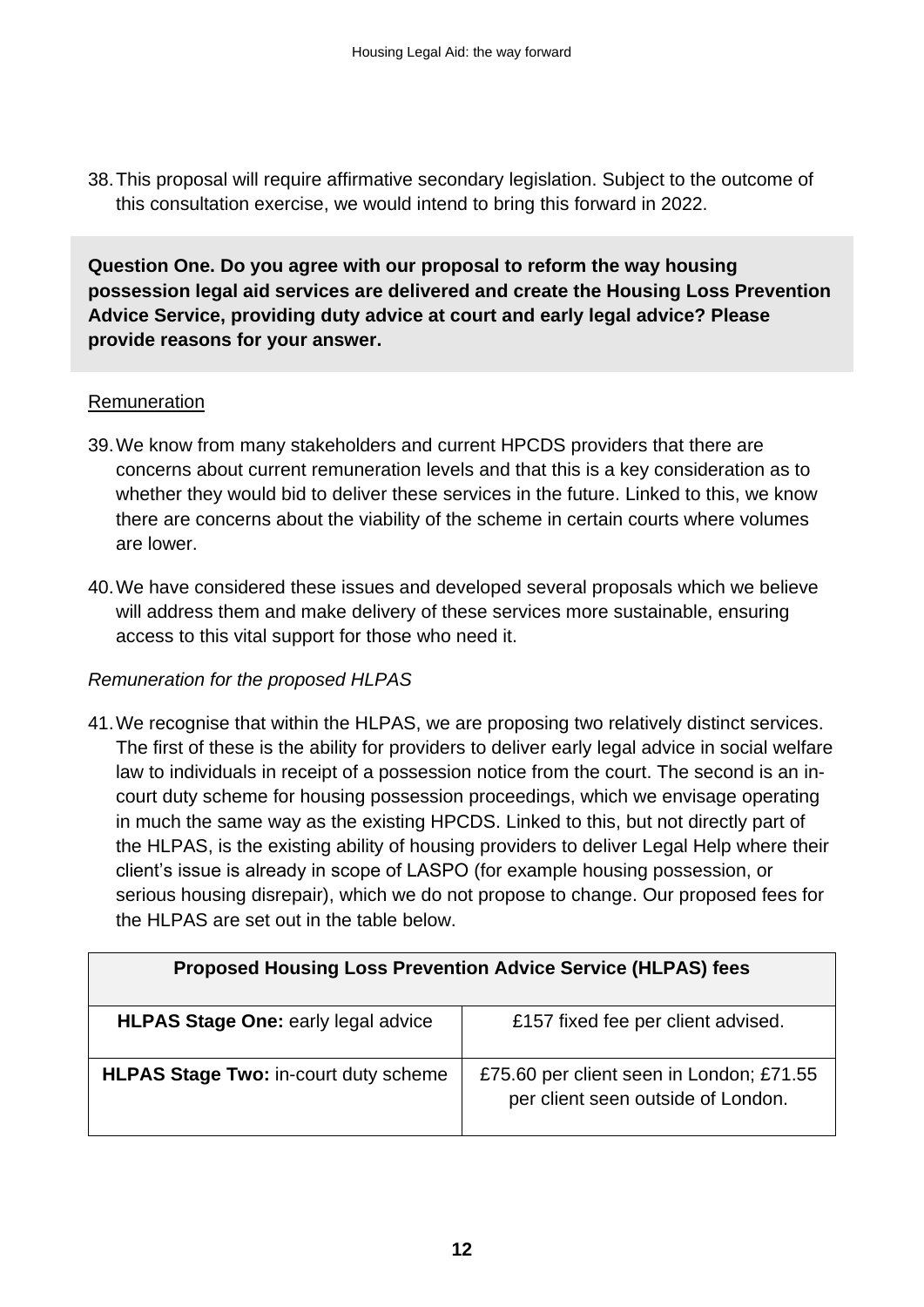#### *HLPAS Stage One*

- 42.As outlined earlier in this paper, Stage One is intended to cover a limited session of early legal advice on social welfare law for individuals who have received a notice of a possession hearing from the court. We do not propose specifying a maximum number of hours of advice that can be given but intend for there to be no escape fee to ensure the additional advice given is proportionate and affordable. We intend for it to be delivered at any point before a court hearing is scheduled to take place.
- 43.In general, we would expect the level of advice to be delivered under Stage One of the HLPAS to be similar in nature to the level of advice delivered under Legal Help, albeit this enhanced service will be non-means tested and have wider scope than mainstream legal aid.
- 44.This advice could take a number of forms. Generally, we would expect it to be advice on an underlying social welfare issue linked to an individual's housing possession proceedings – for example, an issue with the individual's welfare benefits, or an underlying debt issue which is leading to rent arrears. It could also include advice on whether to enter mediation with the claimant, or other forms of Alternative Dispute Resolution and advice in relation to any agreement reached through mediation or Alternative Dispute Resolution.
- 45.Therefore, we propose remunerating this service at the same level that the housing Legal Help fee is currently set: £157. As this is intended to be a limited service where a small cohort of people get access to advice with a wider scope than normal, we propose that the £157 is a fixed amount without an escape fee. If a client needs further advice after this and their issue is currently within scope of LASPO and they meet the relevant means and merits test, a provider will be able to grant Legal Help and continue advising them, albeit on a narrower set of matters.

#### *HLPAS Stage Two*

- 46.Stage Two would broadly mirror the existing HPCDS, as a non-means tested in-court duty scheme. We do not envisage that the work delivered under this element of the service will significantly differ from the work done under the HPCDS currently. There is a chance that in some cases, access to early legal advice will succeed in narrowing the issues in dispute and therefore less work will be required on the day, however, it is very difficult to predict this.
- 47.As such, we propose retaining the existing fees for delivering HPCDS and applying them to HLPAS Stage Two. This would mean that in London a provider would be paid £75.60 per client seen and outside of London they would be paid £71.55 per client seen.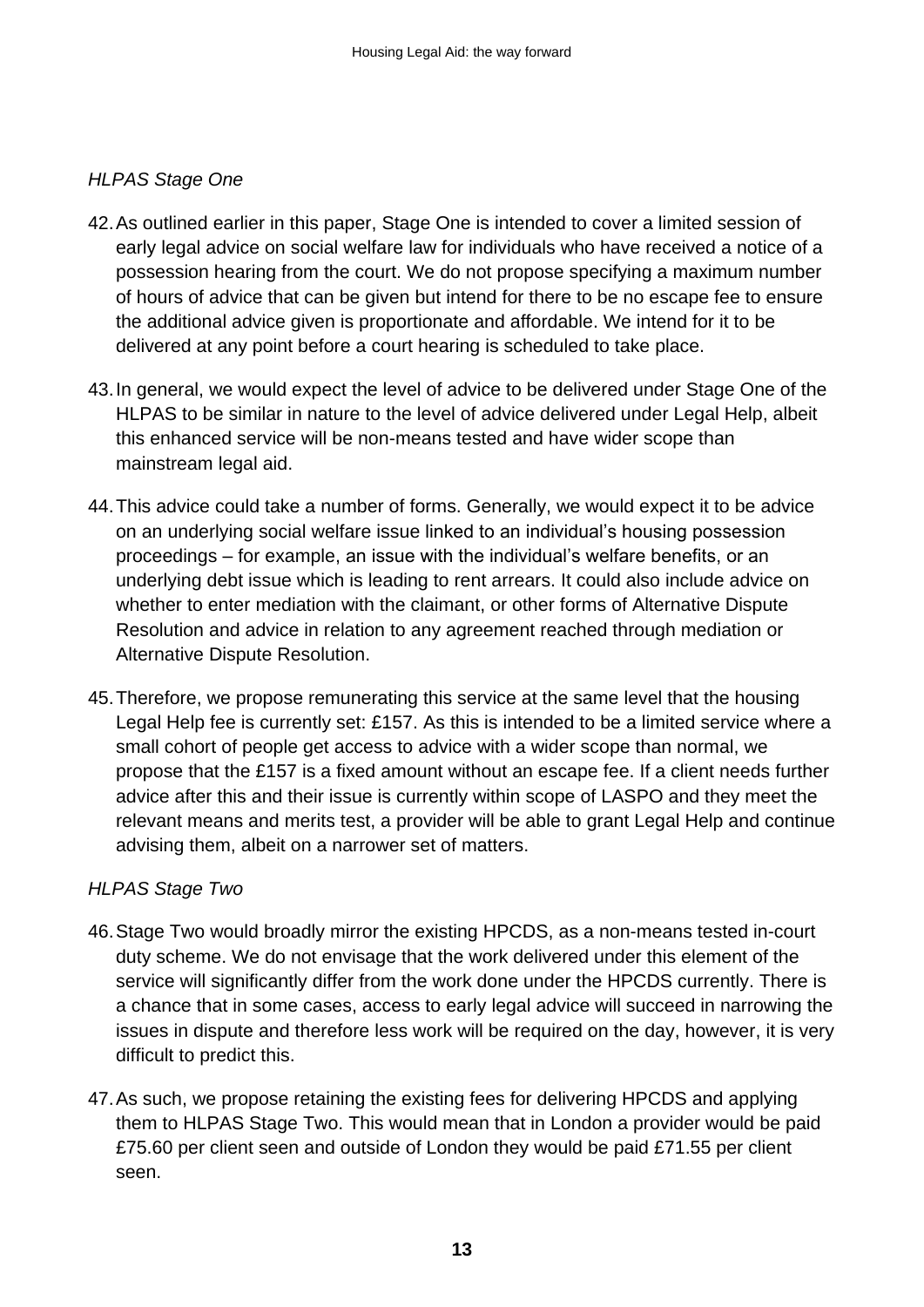#### *Claiming both HLPAS fees together*

- 48.Whilst the aim of the provision of early legal advice under HLPAS is to resolve cases early and divert them away from court where necessary, we recognise that there are always going to be cases that will need to go to court to be resolved. In addition, we recognise that there will be cases where early legal advice will be delivered but the client will still need to attend court, as the issue cannot be resolved in advance, and the client will need representation in court.
- 49.Therefore, we do not propose to introduce any restrictions on whether the HLPAS Stage One and Stage Two fees can be claimed together in respect of the same client. If a provider has delivered both early legal advice to a client and then later represented them in their possession proceedings under the duty scheme, then they will be able to claim both a Stage One and a Stage Two fee. More than one Stage Two fee may be claimed if there is more than one listed hearing.

#### **Question Two. Do you agree with our proposed approach to remunerating the new HLPAS service? If no, please suggest an alternative and provide supporting evidence.**

#### *Introducing an in-court attendance fee*

- 50.Under the current HPCDS model, where a provider has attended court but no clients are seen during a HPCDS session, the provider receives a nil-session fee. This is equivalent to what the provider would have been paid had they seen just one client during the session – £75.60 in London and £71.55 outside of London. It is paid on the basis that, despite not having seen any clients, providers have attended court and made themselves available and therefore should be remunerated in some way for their time. This removes some of the uncertainty associated with delivering the scheme, particularly in rural areas where the issue can be more acute with court volumes fluctuating more and the cost of delivering the service often being higher due to travel time.
- 51.Providers have previously told us in relation to the HPCDS that it can be difficult to successfully deliver the HPCDS at courts with low volumes, because the payment for low volumes of work did not always cover the costs of delivering the service. As above, given that the courts with the lowest volumes of cases tend to be in rural areas, the cost of delivering the service is also likely to be higher in these areas due to travel costs.
- 52.We recognised this issue in our previous consultation on the HPCDS where we proposed introducing a set attendance fee in place of the existing nil-session fee. This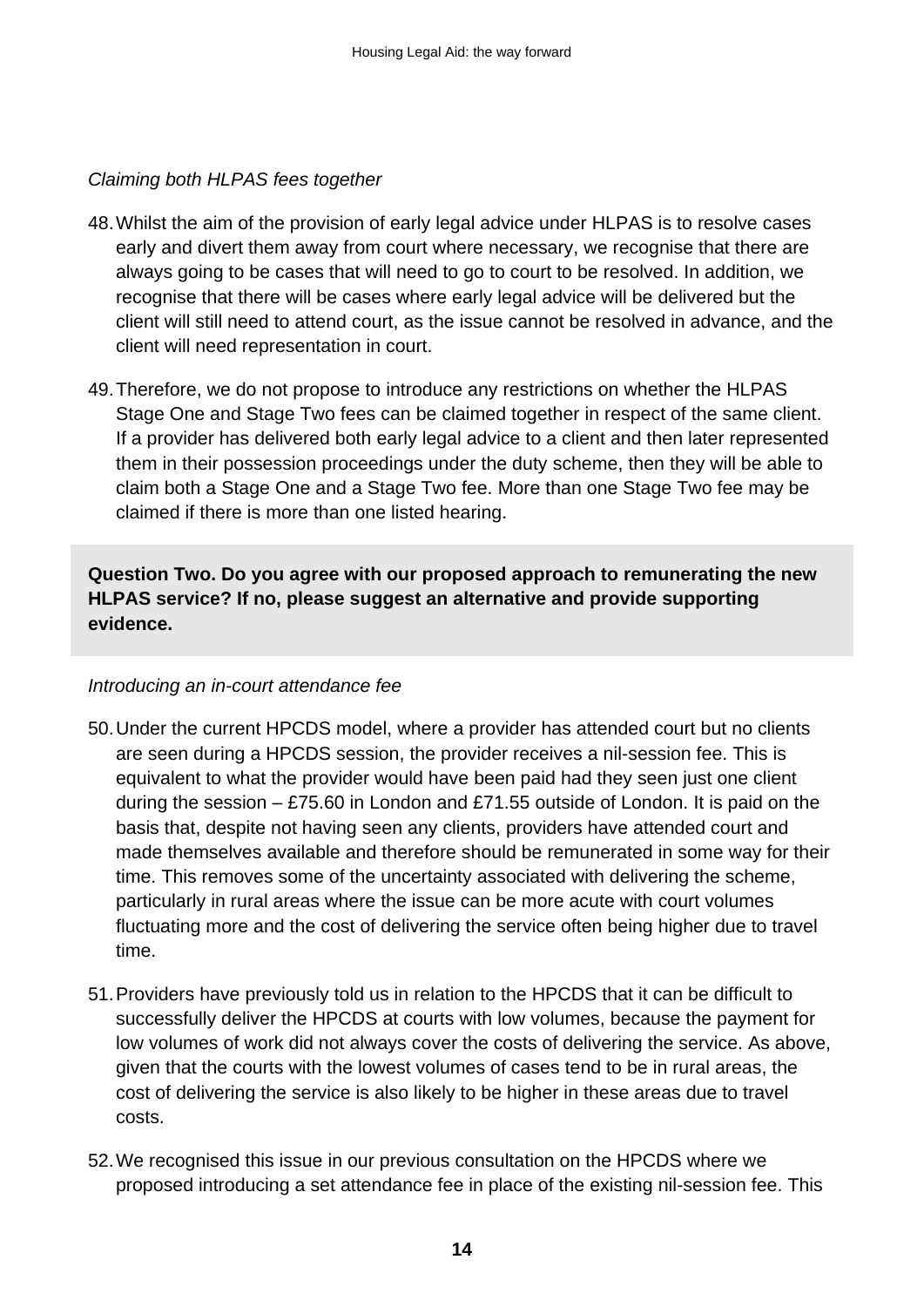would have doubled the current fee available to £151.20 in London and £143.10 outside of London, the equivalent to what a provider would receive having seen two clients under the current scheme.

- 53.Given that our proposed new service the HLPAS still retains an in-court duty scheme, we think that differing volumes between courts and the potential that the service is less attractive to deliver in certain courts is still an issue that needs to be addressed.
- 54.We have reflected on our previous proposal and the responses we received to the previous consultation and are of the view that introducing a new attendance fee for the in-court element of the HLPAS remains a sensible approach to addressing this issue.
- 55.The issues we considered when proposing this change in 2019 have not significantly changed. There are still significant differences in the volumes of possession cases from court-to-court, with many of the courts with the lowest volumes continuing to be in rural areas where the cost of delivering the service can be higher because of travel time. In addition, as we emerge from the pandemic and the stay on possession proceedings, local authorities in different parts of the country are taking varying approaches to bringing possession proceedings in the courts, introducing further disparity in volumes.
- 56.Duty scheme providers perform a very important service in ensuring that there is always access to in-court support for individuals facing housing possession proceedings. It is important that providers of this service are not penalised as a result of volumes being low, when that it something out of their control. We are of the view that introducing a set attendance fee through amending the current nil-session fee is a pragmatic way to rectify this issue quickly, and ensure that this vital service remains viable, even in courts where volumes are lower.
- 57.Our proposed approach is that providers would receive this fee if they saw one or two clients during a single in-court session, or if they attended court for a nil session. For each client a provider saw beyond the two clients covered under the in-court attendance fee, they would receive a single client fee on top of the attendance fee. This attendance fee would only be payable for Stage Two of the HLPAS.
- 58.The table below sets out the amount of provider would receive in various scenarios under our proposals, compared to under the current system. As set out in paragraph 11, the new proposals set out here have already been implemented as a temporary contract change, but this consultation is seeking views on the changes being adopted permanently.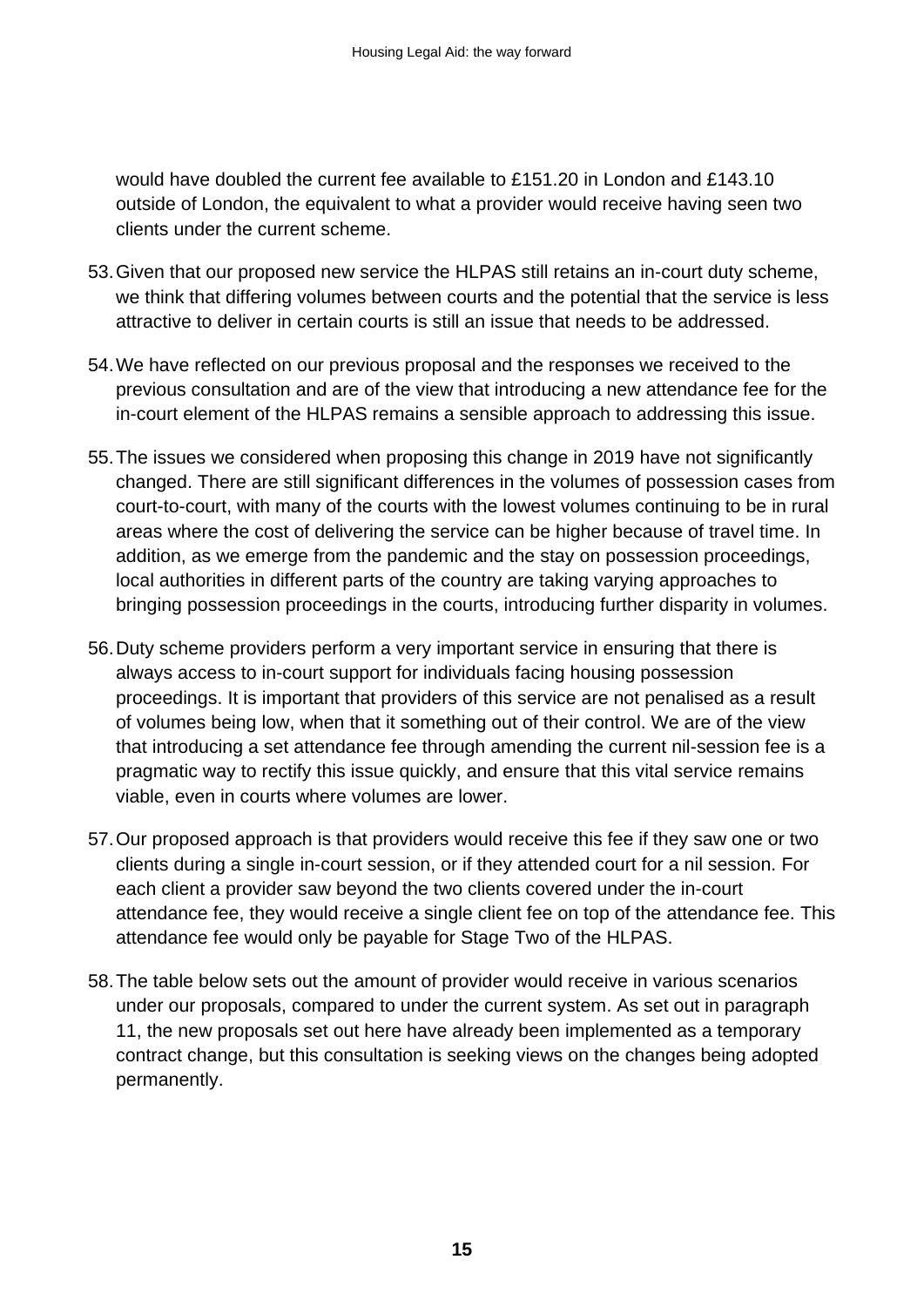| <b>Number of</b><br>clients seen in                                                                                                                    | <b>Current system</b> |            | <b>New proposals</b> |            |
|--------------------------------------------------------------------------------------------------------------------------------------------------------|-----------------------|------------|----------------------|------------|
| an in-court<br>session                                                                                                                                 | London                | Non-London | London               | Non-London |
| $\Omega$                                                                                                                                               | £75.60                | £71.55     | £151.20              | £143.10    |
| 1                                                                                                                                                      | £75.60                | £71.55     | £151.20              | £143.10    |
| $\overline{2}$                                                                                                                                         | £151.20               | £143.10    | £151.20              | £143.10    |
| 3                                                                                                                                                      | £226.80               | £214.65    | £226.80              | £214.65    |
| 4                                                                                                                                                      | £302.40               | £286.20    | £302.40              | £286.20    |
| 5                                                                                                                                                      | £378                  | £357.75    | £378                 | £357.75    |
| For each additional client seen beyond this number during a session a provider would be<br>able to claim £75.60 in London or £71.55 outside of London. |                       |            |                      |            |

- 59.We believe that this is a fair and equitable approach to ensure that delivery of this service is financially viable regardless of the court in which it is delivered and that providers are not penalised if they are continuing to provide an in-court duty scheme, ensuring access to justice is maintained, yet no cases are listed or defendants do not seek advice at court.
- 60.As outlined in the executive summary, as a temporary amendment to current HPCDS contracts, we have introduced a provision doubling the current nil session fee. This consultation seeks views on this proposal as part of the proposed future HLPAS.

**Question Three. Do you agree with our proposal to introduce an in-court attendance fee in place of the existing nil session fee? If no, please suggest an alternative and provide supporting evidence.**

**Question Four. Do you agree that this attendance fee should be equivalent to the fee payable if the provider had seen two clients during the session? If no, please suggest an alternative fee and provide supporting evidence.**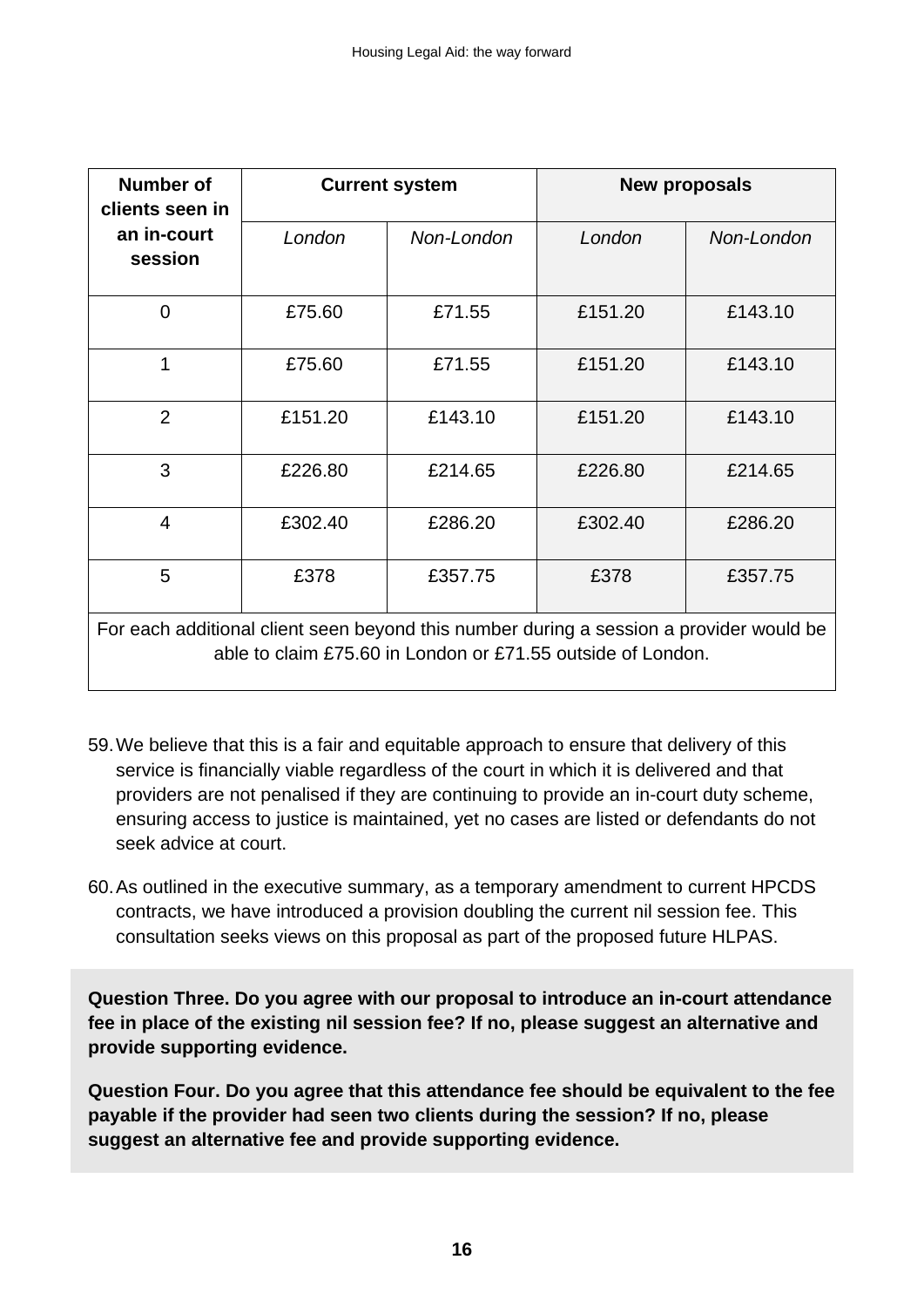#### *Fees for follow on work*

- 61.Under the current scheme, if a provider sees a client under HPCDS and then subsequently opens a Legal Help matter, they are only allowed to claim the Legal Help fee, despite having also done some work under HPCDS. These arrangements have also been temporarily changed in the contract, but this consultation is seeking views on the permanent arrangements.
- 62.Providers have previously told us that after a court hearing a significant amount of follow up work is often necessary, for example, where the provider achieves a suspended possession order for the client, but further work is required on the underlying possession issue. We envisage that this will continue to be the case under the proposed new HLPAS.
- 63.Under the current contractual arrangements, a decision has to be made by the provider as to whether to claim the HPCDS fee or a Legal Help matter start. Generally, the number of cases which progress to Legal Help are low across all HPCDS schemes. It is not clear from the data available what the reasons for this are, but one of the reasons could be the current rule that providers lose the ability to claim their HPCDS fee by opening a Legal Help matter start.
- 64.Providers have told us that the ability to claim both fees together would make the work more attractive. As a result, in our previous consultation we proposed changing the current contractual rules so that providers could claim the HPCDS fee in addition to any follow up Legal Help fee.
- 65.Despite the wider changes in context, we still want to ensure that the delivery of follow on work after a possession hearing, where that is required and important for resolving the client's issue, is attractive for the provider to deliver. Therefore, we remain of the view that this is a sensible proposal and one which will make delivering this service attractive, ensuring the sustainability of the scheme and continuity of service for clients. We also believe it could lead to a better service for clients by increasing the availability of follow on advice.
- 66.Therefore, we propose allowing providers to claim a follow-on Legal Help fee in addition to any fees claimed under the HLPAS. This could mean that in a case where a provider delivered early legal advice to a client under HLPAS Stage One, represented a client at a possession hearing under HLPAS Stage Two, and delivered follow on work to a client after that hearing under Legal Help (as long as the client's issue is in scope of LASPO), they would be able to claim all three of these fees. We believe this would create a more effective, comprehensive service for clients and a more sustainable service for providers.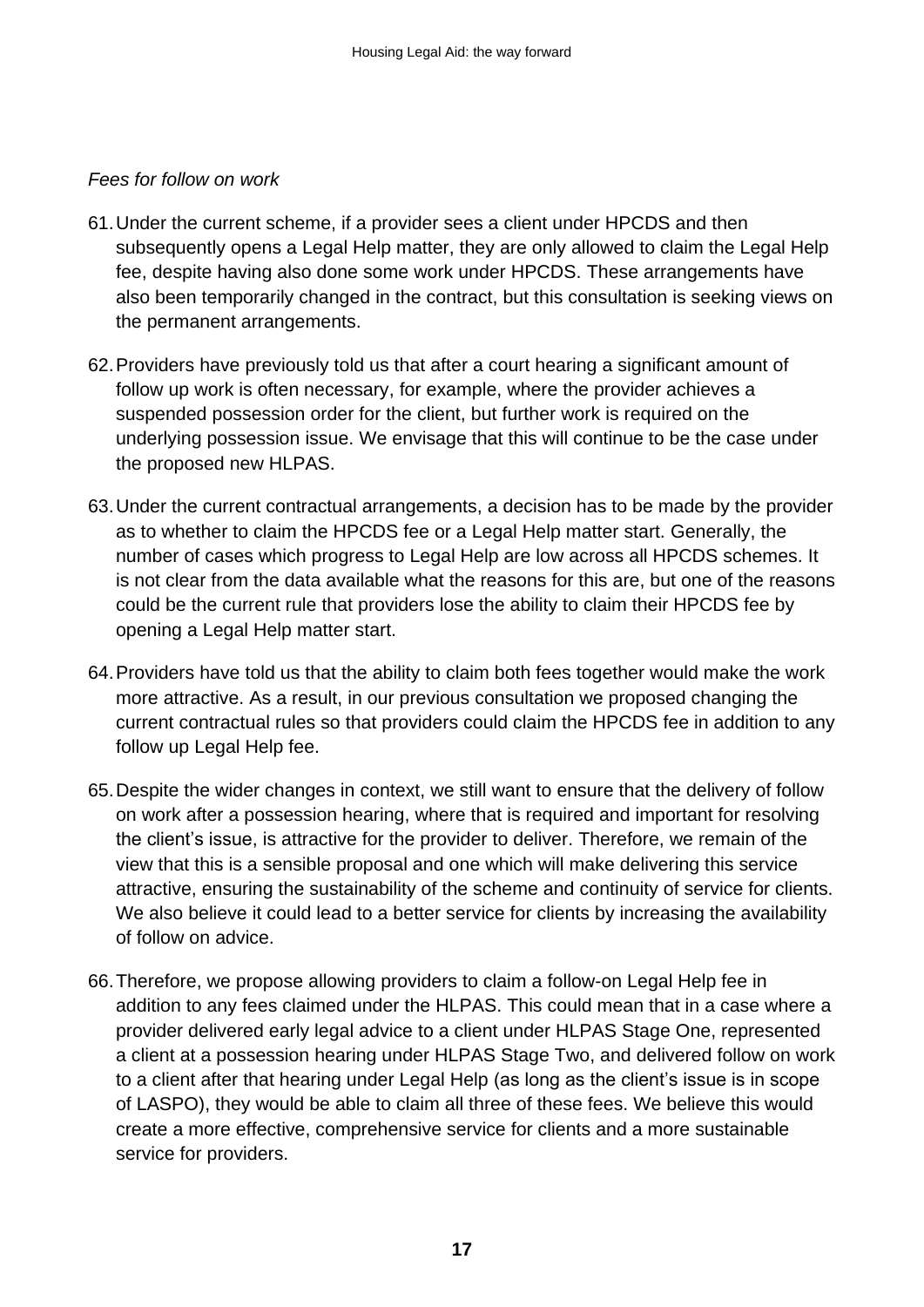67.As outlined in the executive summary, we have already implemented this proposal as a temporary amendment to current HPCDS contracts, but this consultation seeks views on the permanent implementation of this proposal as part of the proposed future HI PAS.

**Question Five. Do you agree with the proposal to allow providers to claim the fee for any follow up Legal Help matter in addition to any fees claimed under the HLPAS? If no, please suggest an alternative and provide supporting evidence.**

#### Approach to contracting

- 68.There are a number of ways to contract for these services. We welcome the views of our stakeholders as to how these services should be contracted to ensure the best service for the client.
- 69.We would welcome particular views on whether the HLPAS should be delivered, in the same way as the HPCDS, by a subset of housing providers, or whether all housing providers should be able to deliver the HLPAS.

#### **Question Six. Should the HLPAS be under a separate contract like HPCDS?**

#### *Geographic areas*

- 70.The engagement undertaken ahead of our previous consultation and more recently identified concerns over larger geographic areas, and a strong preference for smaller contracts with local arrangements.
- 71.In our previous consultation, we proposed contracting for individual courts. We remain of the view that this is the best approach. By contracting for individual courts, this would allow for providers with greater proximity to the court to travel with greater ease and at lower cost, and small schemes would likely be easier for providers to manage.
- 72.We are seeking views on whether there should be any requirements on the distance of a provider from the court they are contracted to and would welcome views on the impact this would have on the quality of service a client receives.
- 73.This could make use of local knowledge and allow providers to focus on delivering the HLPAS at courts where they are more attuned to the day-to-day running, listing practices and procedures of the court, and where they know the local area and can access clients to encourage them to engage early. This could lead to a better service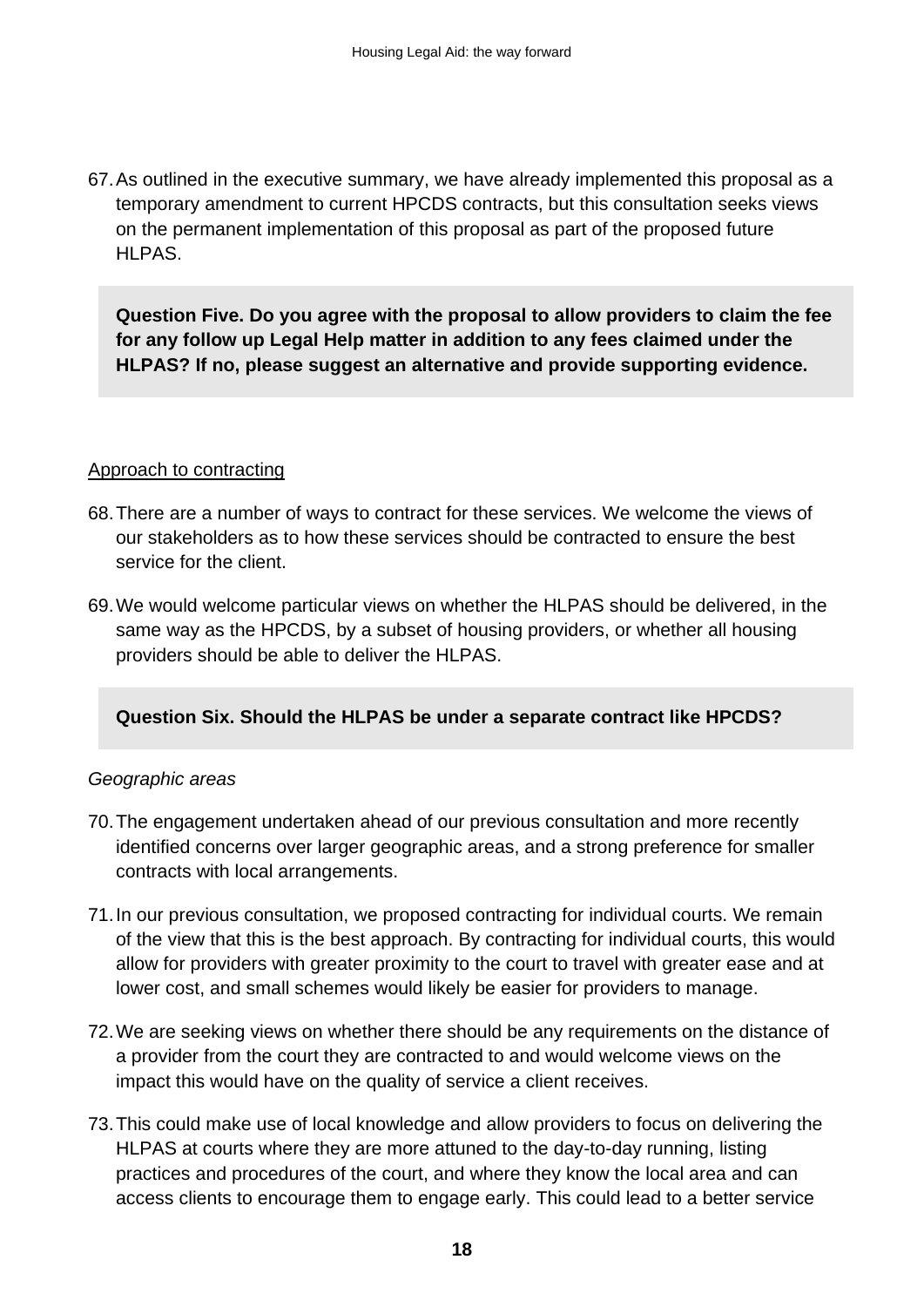for clients as they could benefit from this expertise, whilst they could also benefit from continuity of service in terms of follow on advice – for example, follow up meetings to resolve some of their wider issues. This could also contribute to the smoother running of possession hearings within courts.

- 74.Although we believe that contracting for individual courts is a practical and pragmatic approach to ensuring the sustainability of the service, we appreciate that some providers will still be interested in delivering the HLPAS at multiple courts. We intend for the HLPAS to be tendered in a way in which prospective providers will be able to bid to deliver the service at multiple courts, if they wish.
- 75.We appreciate that this approach may still present certain risks, given that by nature of the particular characteristics of certain courts – those in more rural areas perhaps – these may still be less attractive to providers. We are also aware that there could be specific concerns in courts where the average number of clients seen per session is particularly low. However, we believe these issues will be addressed by the proposals outlined earlier in this consultation paper, to permanently introduce a set attendance fee and allow providers to undertake early legal advice (which could also be delivered remotely to mitigate long travel distances where that is appropriate considering the specific needs of the client).

**Question Seven. Do you agree with our proposed approach to tender for individual courts? Should there be just one HLPAS contract awarded for each court? If no, please suggest an alternative and provide supporting evidence.**

<span id="page-23-0"></span>**Question Eight. Do you agree that ensuring providers are located in close proximity to the court where they are contracted will ensure a better service for clients?**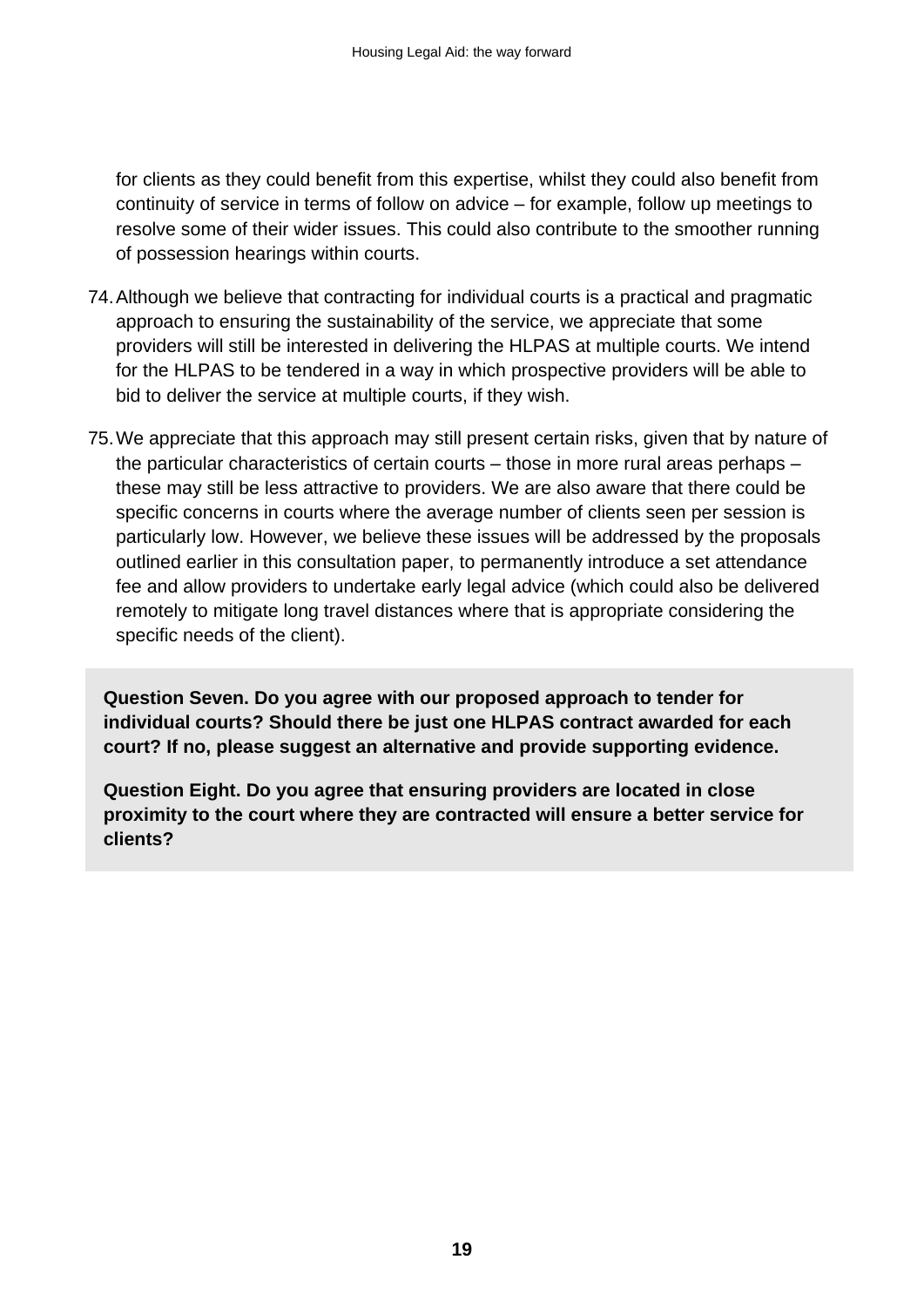### **Impact Assessment**

- 76.The Impact Assessment accompanying this consultation document provides monetised details of the anticipated impacts of implementing these proposals. We would welcome information and views on this to help us improve the quality of our assessment.
- 77.We will publish a government response to this consultation in due course which will set out the proposals we intend to implement. At this stage we will also publish a revised Impact Assessment setting out revised estimates in light of any changes to the policy following the consultation.

**Question Nine. Do you agree with the assumptions and conclusions outlined in the Impact Assessment? Please provide any empirical evidence relating to the proposals in this paper.**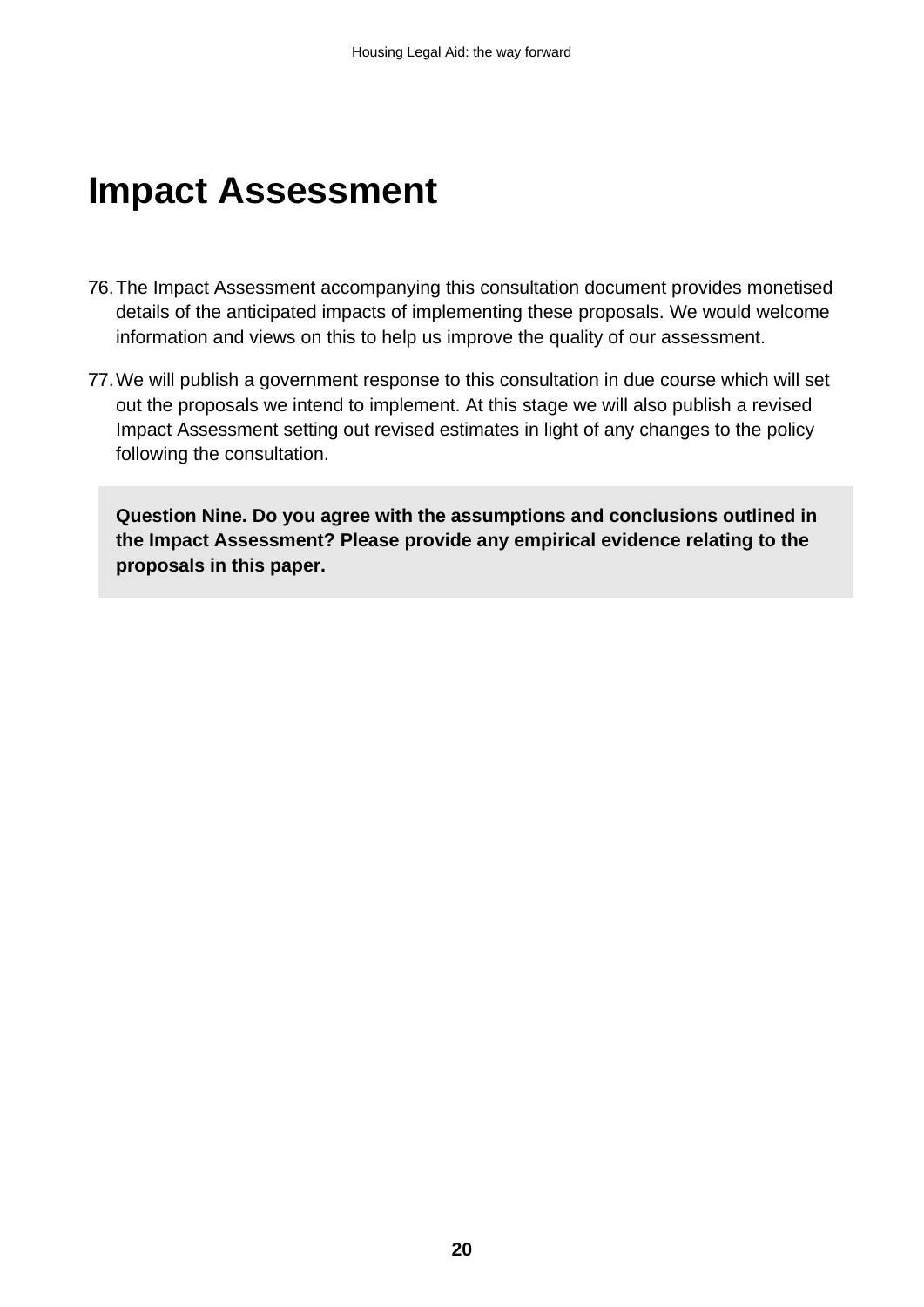## <span id="page-25-0"></span>**Equalities Impacts**

- 78.This Equalities Statement considers the likely equality impacts on providers and clients from the HLPAS proposals set out in this consultation. The proposals seek to make HLPAS work more attractive and financially sustainable for those providers who wish to undertake it and therefore ensure access to justice for clients that rely on it.
- 79.For each proposal we have, as far as possible, on the basis of the latest available evidence, indicated what the likely equalities impacts are in this Equality Statement. We have invited stakeholder feedback on each of these proposals and their impacts in the consultation and have also asked two specific equalities questions.

#### **Equality duties**

- 80.Section 149 of the Equality Act 2010 requires ministers and the department, when exercising their functions, to have 'due regard' to the need to:
	- eliminate discrimination, harassment and victimisation and other conduct prohibited by the Act;
	- advance equality of opportunity between people who share a protected characteristic and those who do not; and,
	- foster good relations between people who share a protected characteristic and those who do not.
- 81.Paying 'due regard' needs to be considered against the nine 'protected characteristics' under the 2010 Act. The nine protected characteristics are race, sex, disability, sexual orientation, religion and belief, age, marriage and civil partnership, gender reassignment, pregnancy and maternity.
- 82.This is an ongoing duty, and as part of this obligation we have made an initial assessment of the impact of our proposals on people with protected characteristics.

#### Methodology to determine discrimination potential

83.Adhering to guidance published by the Equality and Human Rights Commission (EHRC), our approach to assessing the potential for particular disadvantage resulting from the proposals has been to identify the individuals whom the proposals would impact (the 'pool'), and then draw comparisons between the potential impacts of the proposals on those who share particular protected characteristics, with those who do not share those characteristics.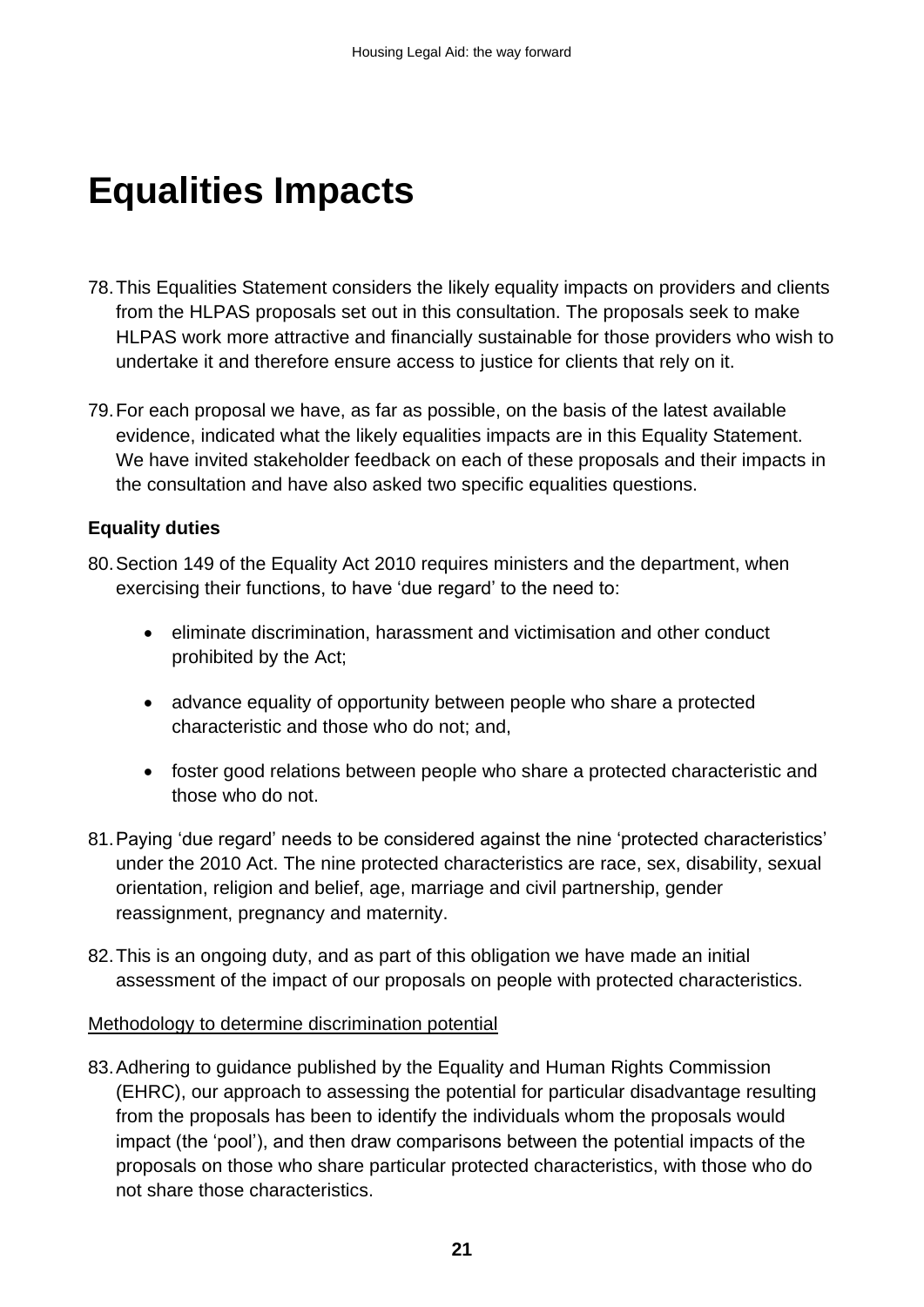84.Guidance from the EHRC states that the pool to be considered at risk of potential indirect discrimination should be defined as those people who may be affected by the policy (adversely or otherwise) and that this pool should not be defined too widely.

#### The pool of affected individuals

85.The primary pool of individuals affected by the proposals will be HPCDS providers and their agents, including Not-for-Profit providers of the HPCDS, as well as potential entrants to the market who wish to deliver the new HLPAS service. However, the proposals will also affect individuals seeking advice and representation under the new HLPAS.

#### Available data

- 86.HPCDS services in England and Wales are delivered through various providers. We have limited availability of information on these legal aid providers. In January and February 2015, the LAA carried out an online survey to learn more about the providers doing legal aid work<sup>6</sup>. The survey was sent to all 2,262 legal aid providers (across the entire legal aid market) to complete between 19 January and 27 February 2015. 644 providers completed the survey, a response rate of 28%. The survey asks about the protected characteristics of those who have ownership or managerial control of the firm (2,057 people), not the total headcount of the firms who responded (13,578).
- 87.This limited response rate, the age of the data, and the fact that the data spans the entire legal aid market, rather than just those delivering the HPCDS, significantly limits our ability to draw meaningful conclusions. The information gathered through this survey indicated that in the positions of managerial control, there was an over representation of males, when compared to the general population, as well as an over representation within the age group 40 to 59.
- 88.Data on the incidence of legal problems amongst people with protected characteristics is limited. However, the government holds certain data on the demographics of people granted legal aid.
- 89.The clients of the HPCDS in 2019-20 (we have used 2019-20 as volumes in 2020-21 were significantly lower due to the stay on possession proceedings) were (excluding cases where the information was recorded as "unknown")<sup>7</sup>:

 $\overline{a}$ <sup>6</sup> Ministry of Justice, Legal Aid Statistics in England and Wales: January to March 2015, available at: [www.gov.uk/government/statistics/legal-aid-statistics-january-to-march-2015](http://www.gov.uk/government/statistics/legal-aid-statistics-january-to-march-2015)

<sup>7</sup> Legal Aid Agency HPCDS client data 2019-20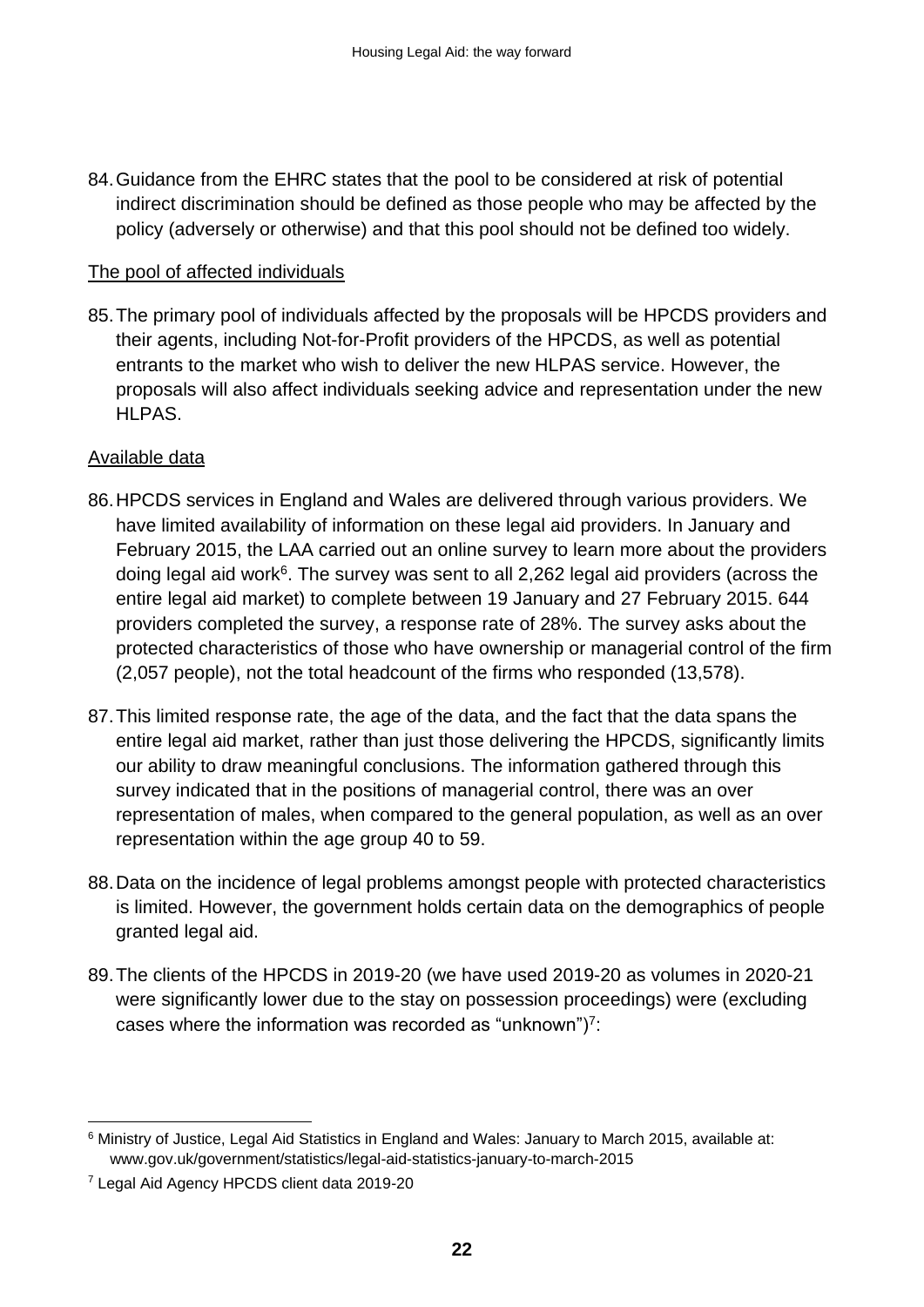- a. 60% female above the proportion in the general population  $(51\%)$ ;
- b. 27% from an ethnic minority background above the proportion in the general population (14%<sup>9</sup>);
- c. 30% with a disability above the proportion in the general population  $(22\%/10)$ :
- d. 24% aged between 25 to 34 years old above the proportion in the general population (14%<sup>11</sup>).
- 90.Below we have highlighted the equalities considerations, impacts and mitigations of the proposals in this consultation. In accordance with our legal duties, we will continue to consider the equalities impacts as we continue to develop these proposals, and we will publish an updated equalities assessment alongside our consultation response.
- 91.We also welcome the views of respondents to the consultation on the likely equalities impacts of these proposals. The government acknowledges that there are gaps in the data collected about the protected characteristics of those who provide publicly funded legal services and of those who are granted legal aid. We would welcome any empirical data that respondents can provide covering this. In addition, we would welcome any qualitative data or case studies that may illustrate the equalities impacts of these proposals.

#### **Creation of the Housing Loss Prevention Advice Service (HLPAS)**

#### **Eliminating unlawful discrimination**

#### *Direct discrimination*

92.Our assessment is that this proposal will not be directly discriminatory within the meaning of the 2010 Act. It is intended to allow providers to provide more early legal advice under the scheme, increasing defendant engagement and diverting cases away from court where possible, and the proposal will not treat anyone differently because of a protected characteristic. This proposal will ensure that individuals facing housing possession proceedings will be able to access justice.

 $\overline{a}$ <sup>8</sup> https://www.ethnicity-facts-figures.service.gov.uk/uk-population-by-ethnicity/demographics/male-andfemale-populations/latest

<sup>9</sup> https://www.ethnicity-facts-figures.service.gov.uk/uk-population-by-ethnicity/national-and-regionalpopulations/population-of-england-and-wales/latest

<sup>10</sup> https://www.gov.uk/government/statistics/family-resources-survey-financial-year-2019-to-2020/familyresources-survey-financial-year-2019-to-2020#disability-1

<sup>11</sup> Calculated from ONS 2011 census data for population for each age to give figures for 25-34 age range for comparison.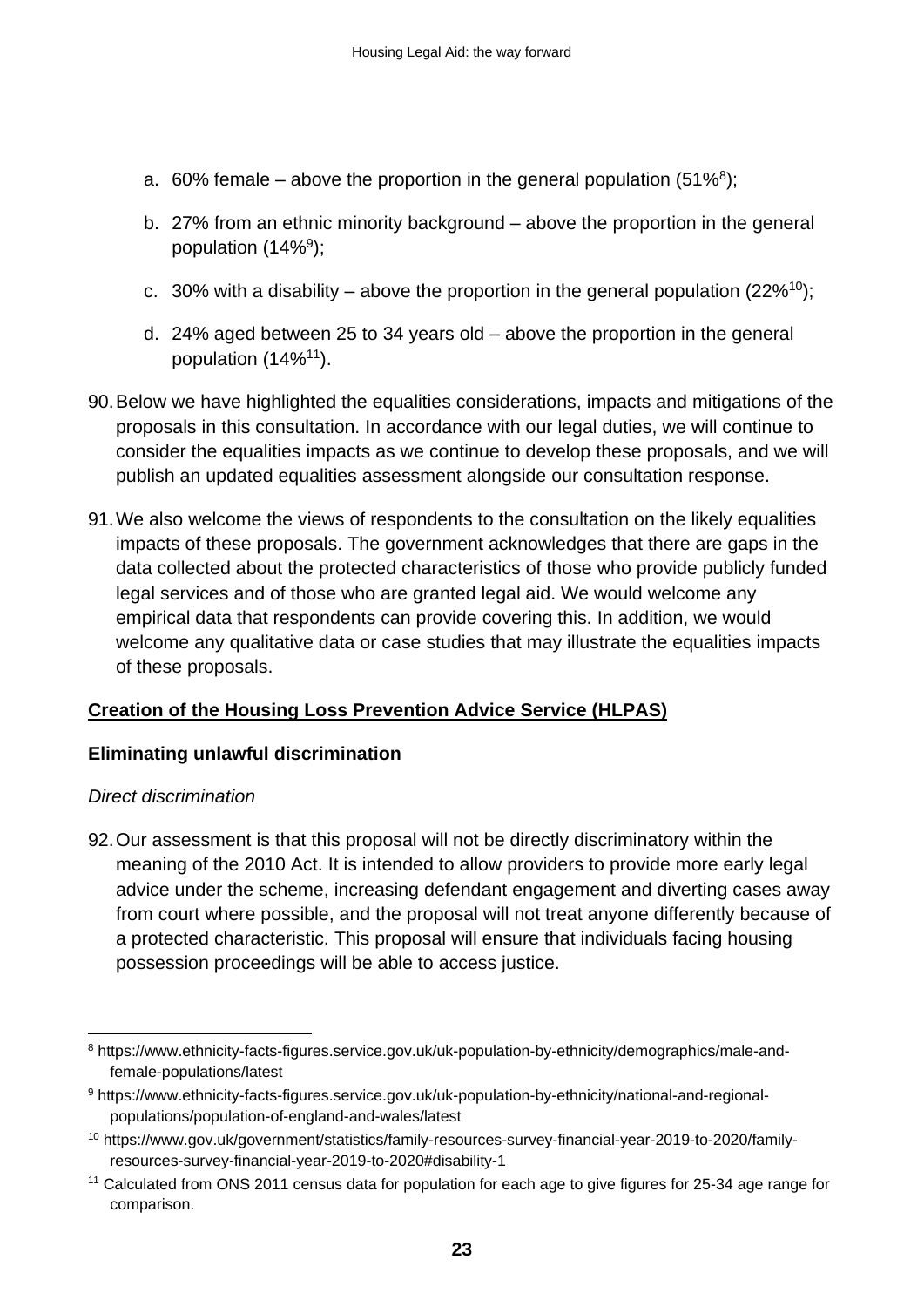#### *Indirect discrimination*

- 93.Our initial assessment is that this proposal will not be indirectly discriminatory within the meaning of the 2010 Act.
- 94.The available data indicates that females, individuals from an ethnic minority background and individuals with a disability are over represented among those who receive legal aid through the HPCDS when compared to the general population. This means that the benefits which will arise for clients as a result of this proposal – for example receiving advice to resolve their case without needing to go to court – may be disproportionately witnessed by individuals who fall into these groups.
- 95.The data outlined above also indicates that males may be over represented within legal aid providers in positions of managerial control, when compared to the general population, meaning that males may benefit more from any additional provider income as a result of this proposal than females.
- 96.Even though certain protected groups are over represented in the groups affected by the proposal, our policy proposals would not be indirectly discriminatory because they are not likely to particularly disadvantage clients with protected characteristics. We think that any particular disadvantage as a result of this proposal is justified as a proportionate means to achieve the policy aim of making the service more sustainable and more effective for clients.

#### **Advancing Equality of Opportunity**

- 97.Consideration has been given to how this proposal impacts on the duty to advance equality of opportunity.
- 98.As indicated above, the proposals are aimed at improving the sustainability and effectiveness of these services. It is therefore likely that providers and clients will benefit from the creation of the HLPAS. As outlined above, data indicates that males are likely to be over represented amongst legal aid providers delivering the HPCDS; and that females, individuals from an ethnic minority background and individuals with a disability are likely to be over represented amongst clients, when compared to the general population. We consider that, overall, the proposals are likely to continue to meet the needs of clients with protected characteristics.

#### **Eliminating unlawful discrimination in relation to disability and duty to make reasonable adjustments**

99.We recognise that clients with disabilities are likely to use the HLPAS and will continue to ensure that reasonable adjustments are made by providers and HMCTS.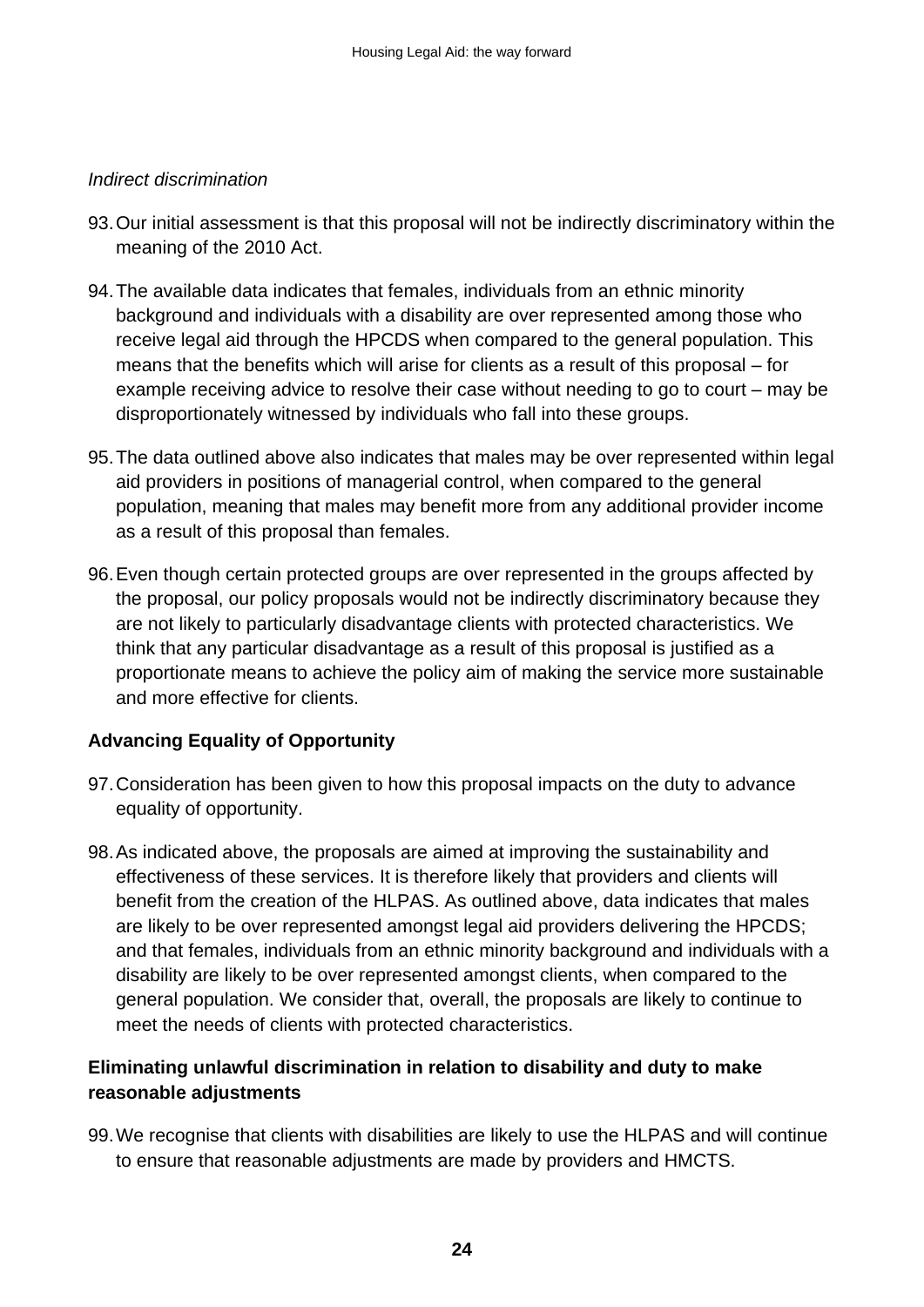100. In addition, we envisage that in some instances Stage One of the HLPAS may be delivered remotely. We will ensure reasonable adjustments are made for clients that may be digitally excluded to ensure they can still effectively access this advice.

#### **Fostering Good Relations**

101. Consideration has been given to this objective that indicates it is unlikely to be of particular relevance to the proposal.

#### **Harassment and Victimisation**

102. We do not consider there to be a risk of harassment or victimisation as a result of this proposal.

#### **The introduction of a set attendance fee for all schemes in place of the existing nil session payment**

#### **Eliminating unlawful discrimination**

#### *Direct discrimination*

103. Our assessment is that this proposal will not be directly discriminatory within the meaning of the 2010 Act. It is intended to make delivering this service more financially viable for providers, and therefore to make the service as a whole more sustainable and effective for clients. The proposal will not treat anyone differently based on a protected characteristic.

#### *Indirect discrimination*

- 104. Our initial assessment is that this proposal will not be indirectly discriminatory within the meaning of the 2010 Act.
- 105. The data outlined above indicates that males may be over represented within legal aid providers in managerial positions, when compared to the general population, meaning that males working for legal aid providers may benefit more from this higher fee than females.
- 106. The available data also indicates that females, individuals from an ethnic minority background, and individuals with a disability are over represented among those who receive legal aid through the HPCDS when compared to the general population. Therefore, if this proposal leads to a better service for clients by avoiding potential coverage gaps then individuals who fall into these groups – particularly those who live in more rural areas – could benefit more than the general population.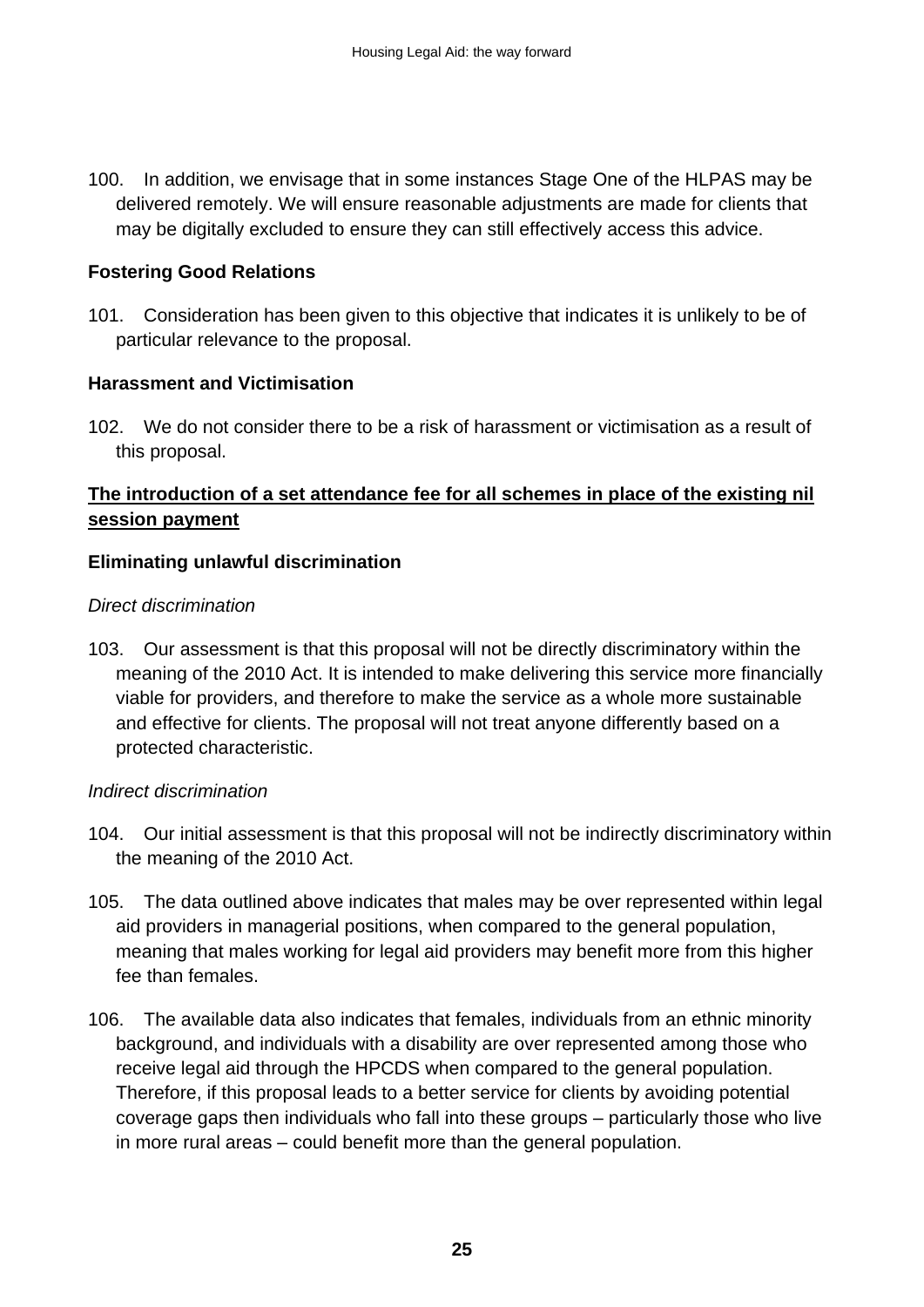- 107. If this proposal achieves the policy aim of making the service more financially viable to deliver, then many clients of Not-for-Profit providers of the HLPAS may benefit from the increased availability of 'wrap around' advice and services offered by these providers. As above, individuals with protected characteristics are likely to over represented amongst these clients.
- 108. Even though certain protected groups are over represented in the groups affected by this proposal, our policy proposals would not be indirectly discriminatory because they are not likely to particularly disadvantage clients with protected characteristics. We think that any benefits that particularly disadvantage a specific group as a result of this proposal is justified as part of the proportionate means to achieve the policy aim of a more sustainable and effective service.

#### **Advancing Equality of Opportunity**

- 109. Consideration has been given to how this proposal impacts on the duty to advance equality of opportunity.
- 110. As indicated above, the proposals are aimed at improving the sustainability and effectiveness of this service. It is therefore likely that providers and clients will benefit from a sustained level of service as a result of these proposals. As outlined above, data indicates that males are likely to be over represented amongst legal aid providers delivering the HPCDS, and that females, individuals from an ethnic minority background and individuals with a disability are likely to be over represented amongst clients of this service when compared to the general population. We consider that, overall, the proposals are likely to continue to meet the needs of clients with protected characteristics.

#### **Eliminating unlawful discrimination in relation to disability and duty to make reasonable adjustments**

111. We recognise that clients with disabilities are likely to use the HLPAS and will continue to ensure that reasonable adjustments are made by providers.

#### **Fostering Good Relations**

112. Consideration has been given to this objective that indicates it is unlikely to be of particular relevance to the proposal.

#### **Harassment and Victimisation**

113. We do not consider there to be a risk of harassment or victimisation as a result of this proposal.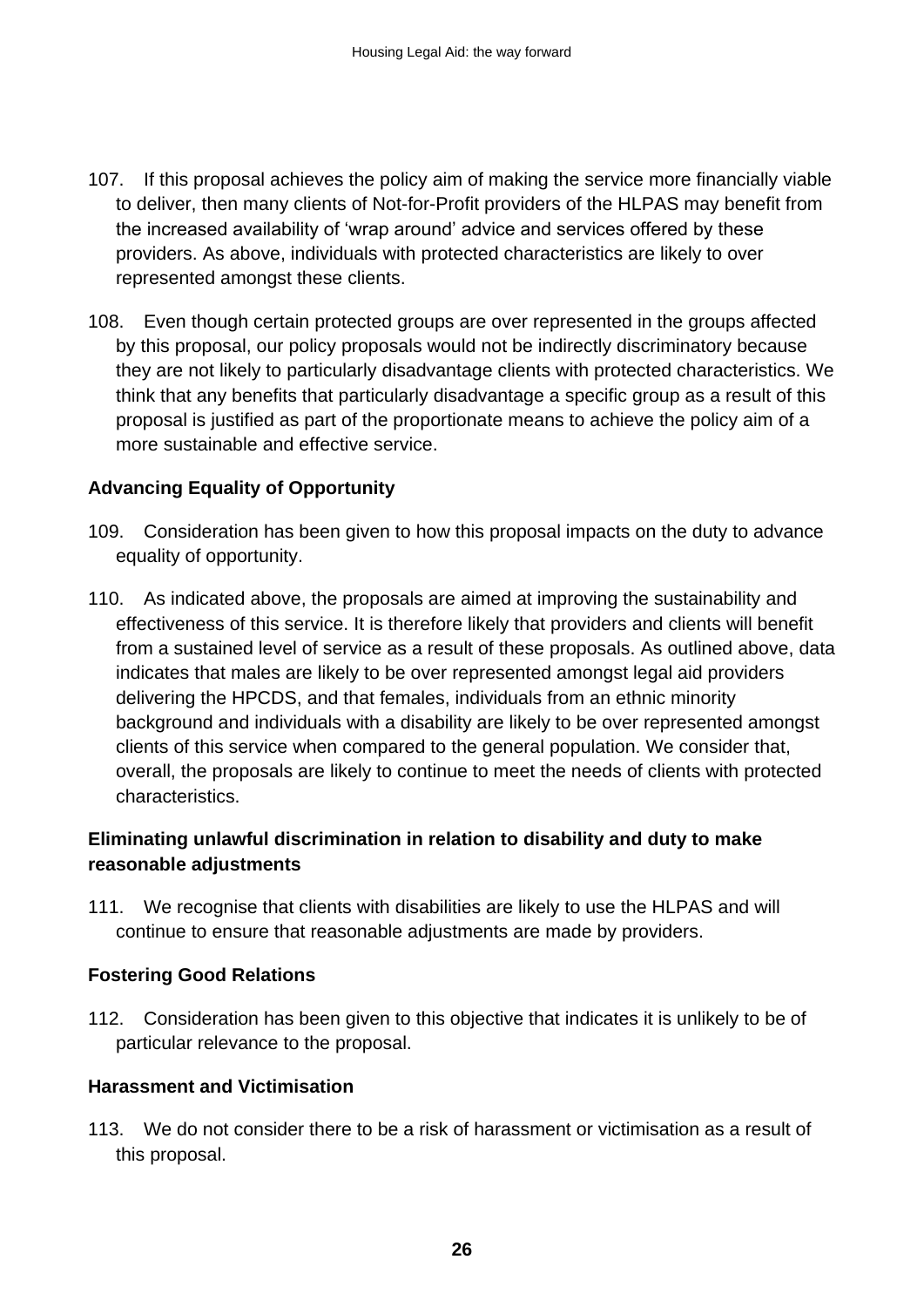#### **Allowing providers to claim for the HLPAS fee in addition to the follow up Legal Help fee**

#### **Eliminating unlawful discrimination**

#### *Direct discrimination*

114. Our assessment is that this proposal will not be directly discriminatory within the meaning of the 2010 Act. It is intended to make delivering this service more attractive, therefore making the scheme more sustainable, more effective and ensuring continuity of service for clients. The proposal will not treat anyone differently based on a protected characteristic.

#### *Indirect discrimination*

- 115. Our initial assessment is that this proposal will not be indirectly discriminatory within the meaning of the 2010 Act.
- 116. The data outlined above indicates that males may be over represented within legal aid providers, when compared to the general population, meaning that males may benefit more from this proposal than females.
- 117. The available data also indicates that females, individuals from an ethnic minority background, and individuals with a disability are over represented among those who receive legal aid for housing matters when compared to the general population. Therefore, if this proposal leads to a better service for clients by increasing the availability of follow up advice and ensuring the continuity of advice and representation for individuals involved in possession proceedings, individuals who fall into these groups will benefit more than the general population.
- 118. If this proposal achieves the policy aim of making this service more financially viable to deliver, then many clients of Not-for-Profit providers of the HLPAS may benefit from the increased availability of 'wrap around' advice and services offered by these providers. As above, individuals with protected characteristics are likely to be over represented amongst these clients.
- 119. Even though certain protected groups are over represented in the groups affected by this proposal, our policy proposals would not be indirectly discriminatory because they are not likely to particularly disadvantage clients with protected characteristics. We think that any benefits that particularly disadvantage a specific group as a result of this proposal is justified as part of the proportionate means to achieve the policy aim of a more sustainable and effective service.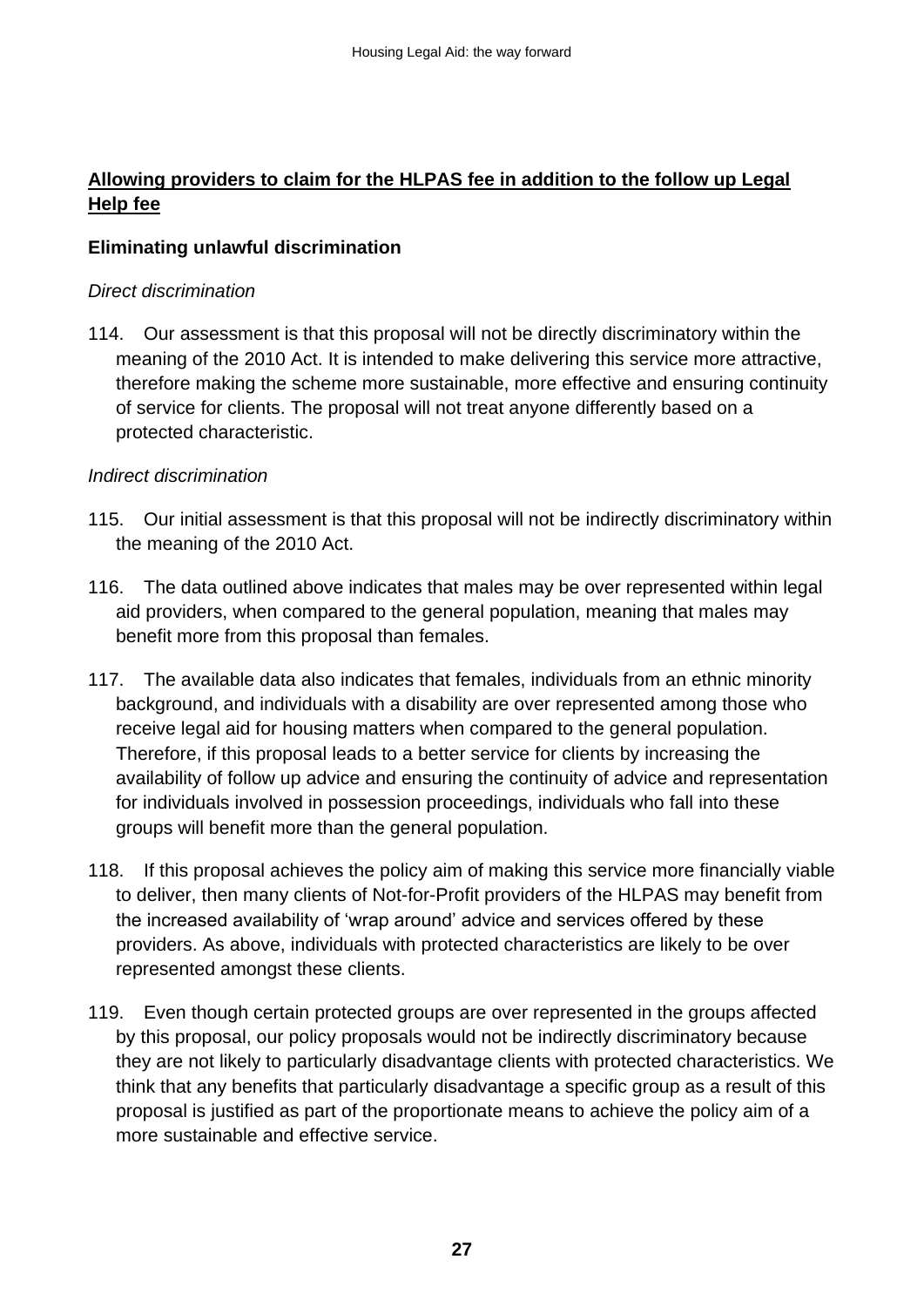#### **Advancing Equality of Opportunity**

- 120. Consideration has been given to how this proposal impacts on the duty to advance equality of opportunity.
- 121. As indicated above, the proposals are aimed at improving the sustainability and effectiveness of this service. It is therefore likely that providers and clients will benefit from a sustained level of HLPAS delivery. As outlined above, data indicates that males are likely to be over represented amongst legal aid providers delivering the HPCDS, and that females, individuals from an ethnic minority background and individuals with a disability are likely to be over represented amongst clients of the HPCDS when compared to the general population. We consider that overall the proposals are likely to continue to meet the needs of clients with protected characteristics.

#### **Eliminating unlawful discrimination in relation to disability and duty to make reasonable adjustments**

122. We recognise that clients with disabilities are likely to use the HLPAS and will continue to ensure that reasonable adjustments are made by providers.

#### **Fostering Good Relations**

123. Consideration has been given to this objective that indicates it is unlikely to be of particular relevance to the proposal.

#### **Harassment and Victimisation**

124. We do not consider there to be a risk of harassment or victimisation as a result of this proposal.

#### **Contracting for individual courts rather than larger geographical areas**

#### **Eliminating unlawful discrimination**

#### *Direct discrimination*

125. Our assessment is that this proposal will not be directly discriminatory within the meaning of the 2010 Act. It is intended to allow for providers to travel to court with greater ease and at lower cost, and for the schemes to be easier for providers to manage, and the proposal will not treat anyone differently because of a protected characteristic. This will also ensure that there continues to be sufficient coverage across the country for HLPAS, ensuring that individuals are able to access justice.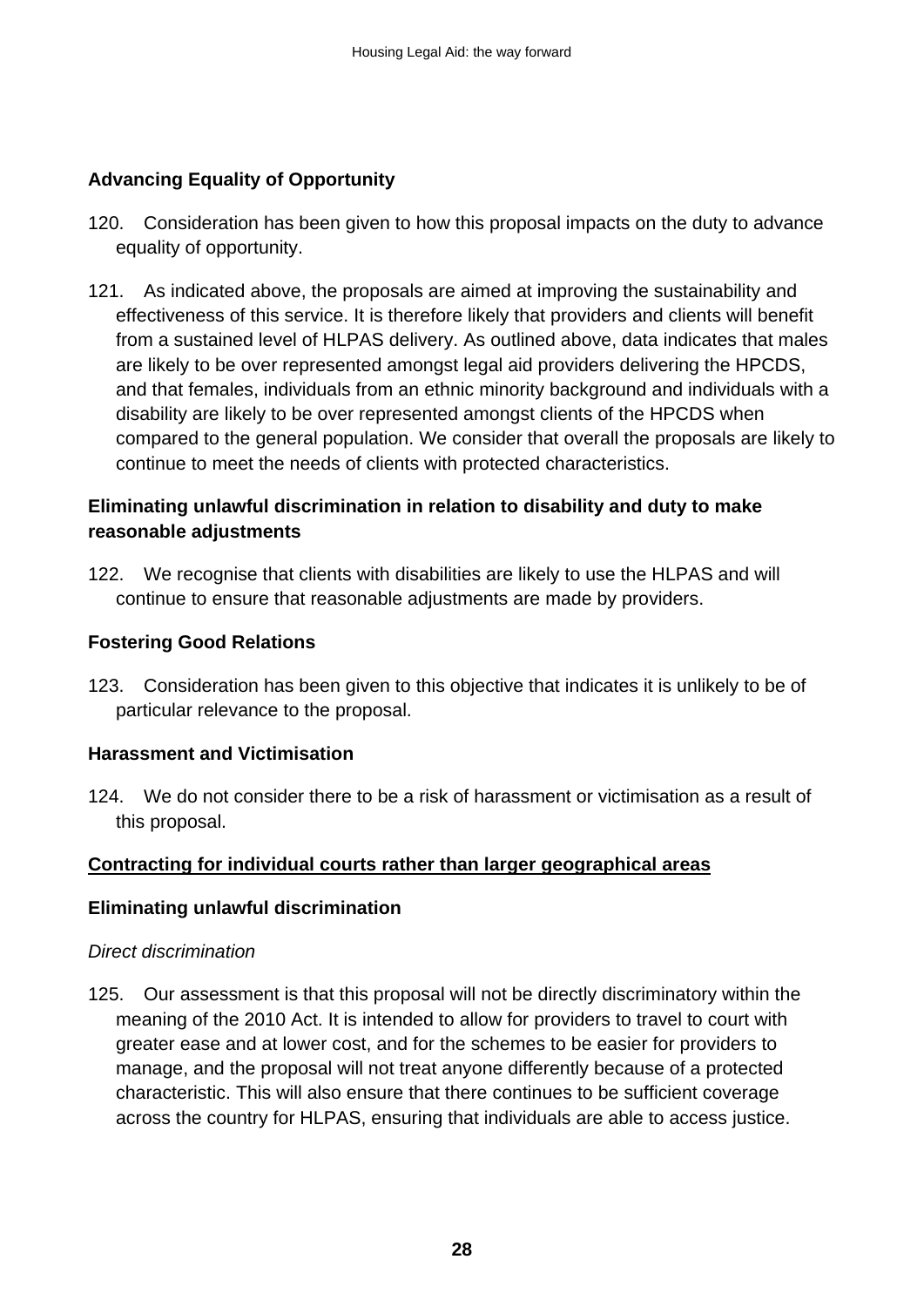#### *Indirect discrimination*

- 126. Our initial assessment is that this proposal will not be indirectly discriminatory within the meaning of the 2010 Act.
- 127. The data outlined above indicates that males may be over represented within legal aid providers, when compared to the general population, meaning that males may benefit more from this proposal than females.
- 128. The available data also indicates that females, individuals from an ethnic minority background, and individuals with a disability are over represented among those who receive legal aid through the HPCDS when compared to the general population. This means that any benefits for clients arising for this proposal – for example benefiting from the local knowledge of providers as outlined in the consultation paper – may be disproportionately witnessed by individuals who fall into these groups.
- 129. If this proposal achieves the policy aim of making this service more financially viable to deliver, then many clients of Not for Profit providers of the HLPAS may benefit from the increased availability of 'wrap around' advice and services offered by these providers. As above, individuals with protected characteristics are likely to be over represented amongst these clients.
- 130. Even though certain protected groups are over represented in the groups affected by this proposal, our policy proposals would not be indirectly discriminatory because they are not likely to particularly disadvantage clients with protected characteristics. We think that any benefits that particularly disadvantage a specific group as a result of this proposal is justified as a proportionate means to achieve the policy aim of a more sustainable and effective service.

#### **Advancing Equality of Opportunity**

- 131. Consideration has been given to how this proposal impacts on the duty to advance equality of opportunity.
- 132. As indicated above, the proposals are aimed at improving the sustainability and effectiveness of the service. It is therefore likely that providers and clients will benefit from a sustained level of HLPAS delivery. As outlined above, data indicates that males are likely to be over represented amongst legal aid providers delivering the HPCDS, and that females, individuals from an ethnic minority background and individuals with a disability are likely to be over represented amongst clients of the HPCDS when compared to the general population. We consider that overall the proposals are likely to continue to meet the needs of clients with protected characteristics.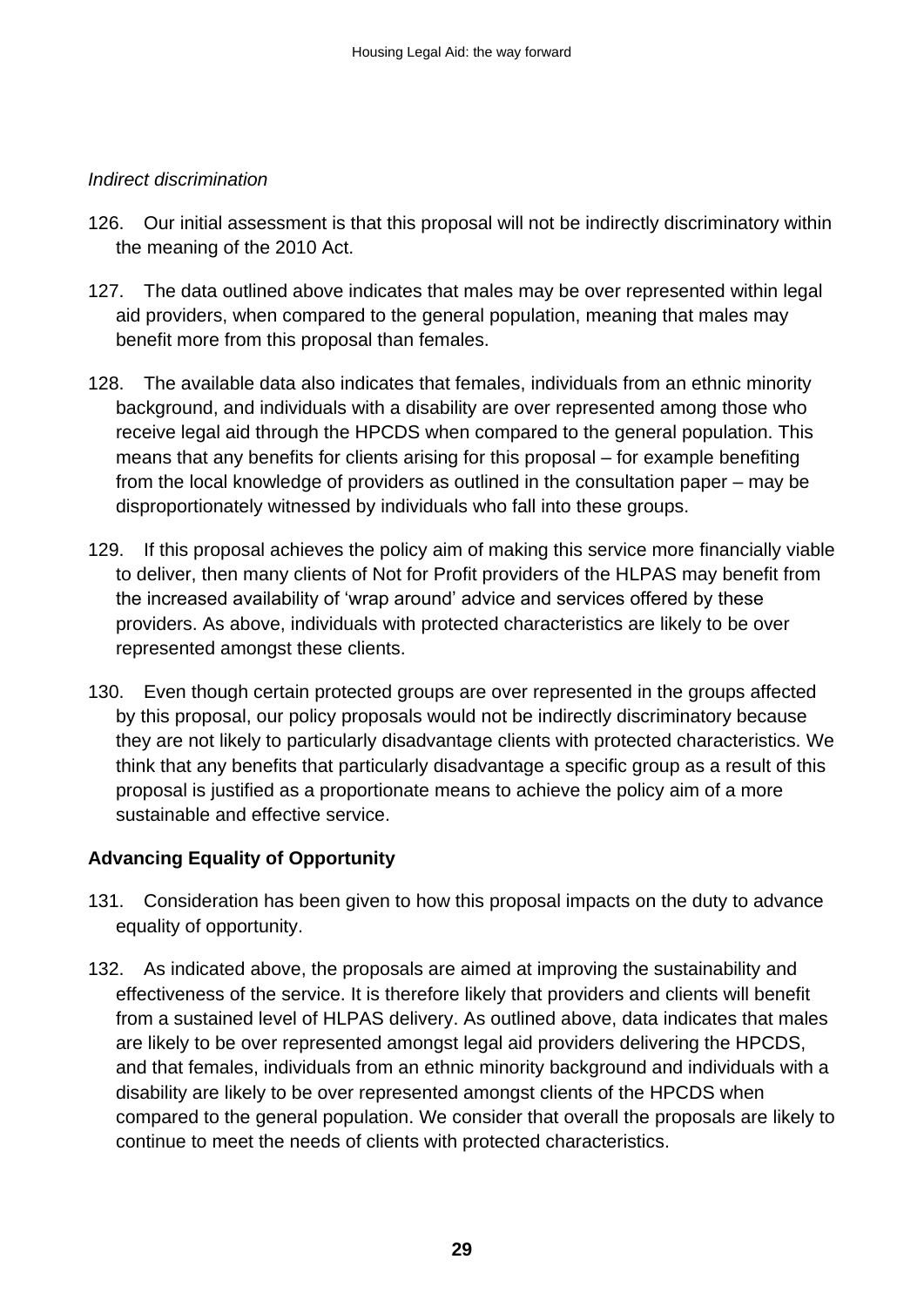#### **Eliminating unlawful discrimination in relation to disability and duty to make reasonable adjustments**

133. We recognise that clients with disabilities are likely to use the HLPAS and will continue to ensure that reasonable adjustments are made by providers and HMCTS.

#### **Fostering Good Relations**

134. Consideration has been given to this objective that indicates it is unlikely to be of particular relevance to the proposal.

#### **Harassment and Victimisation**

135. We do not consider there to be a risk of harassment or victimisation as a result of this proposal.

#### **Monitoring and Evaluation**

- 136. Going forward, we will continue to monitor the equalities impacts of these proposals. We will update this equalities statement as necessary and publish the revised version alongside our consultation response.
- 137. Any final decision will include the evidence of impact from the Equality Statement. We will continue to pay 'due regard' to the Public Sector Equality Duty as the proposals are implemented and will consider the most effective ways of monitoring equalities impacts.
- 138. We would also welcome the views of respondents to the consultation on the likely equalities impacts of these proposals.

**Question Ten. From your experience are there any groups or individuals with protected characteristics who may be particularly affected, either positively or negatively, by the proposals in this paper? We would welcome examples, case studies, research or other types of evidence that support your views.**

**Question Eleven. What do you consider to be the equalities impacts on individuals with protected characteristics of each of the proposals? Are there any mitigations the government should consider? Please give data and reasons.**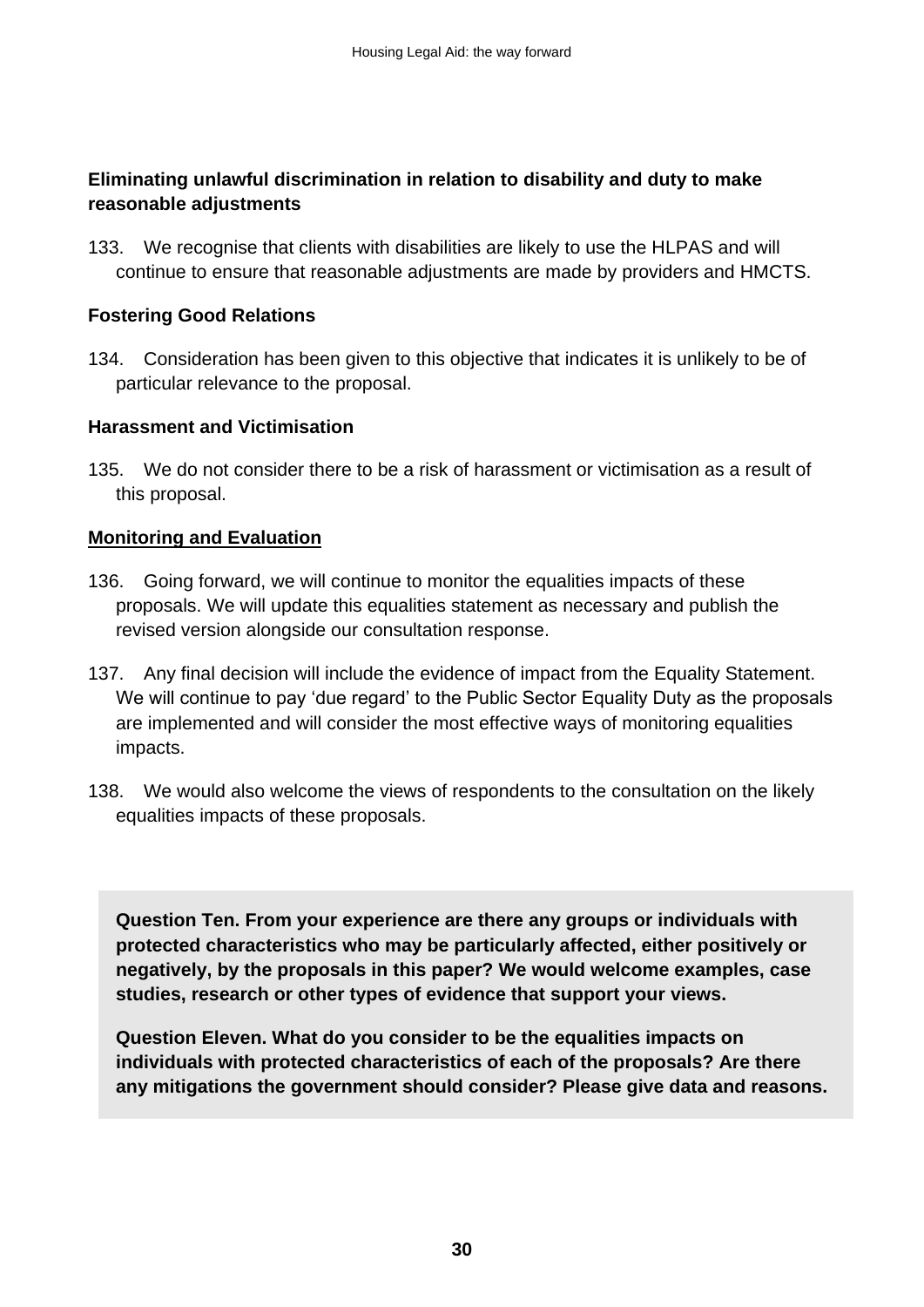## <span id="page-35-0"></span>**Family Test**

139. The Family Test is an internal government challenge to departments to consider the impacts of their policies on promoting strong and stable families. We would welcome information and views of respondents on the impact these proposals may have on families.

**Question Twelve. What do you consider to be the impacts on families of these proposals? Are there any mitigations the government should consider? Please give data and reasons.**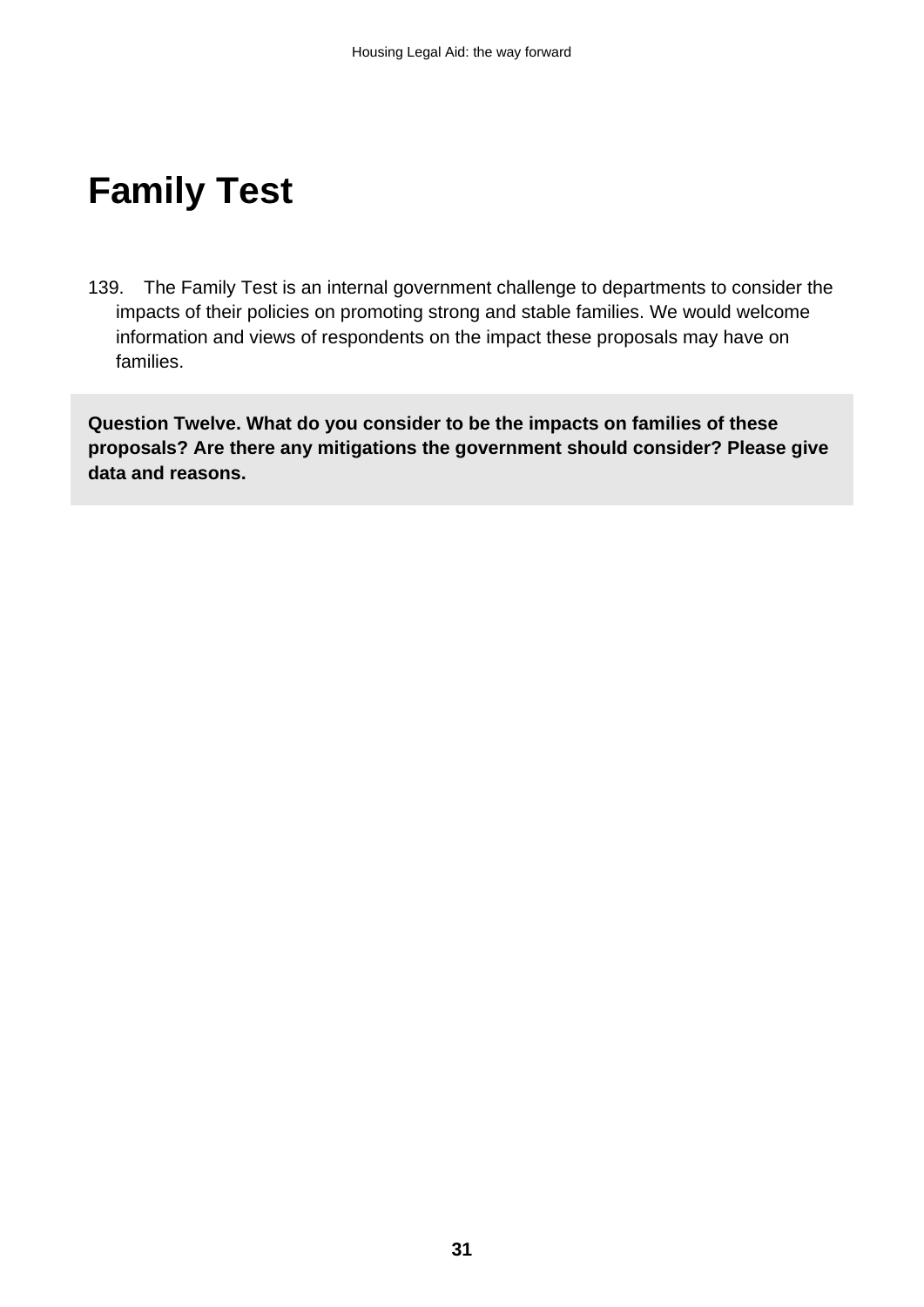### <span id="page-36-0"></span>**Questionnaire**

**Question One. Do you agree with our proposal to reform the way housing possession legal aid services are delivered and create the Housing Loss Prevention Advice Service, providing duty advice at court and early legal advice? Please provide reasons for your answer.**

**Question Two. Do you agree with our proposed approach to remunerating the HLPAS? If no, please suggest an alternative and provide supporting evidence.**

**Question Three. Do you agree with our proposal to introduce an attendance fee in place of the existing nil session fee? If no, please suggest an alternative and provide supporting evidence.**

**Question Four. Do you agree that this attendance fee should be equivalent to the fee if the provider had seen two clients during the session? If no, please suggest an alternative fee and provide supporting evidence.**

**Question Five. Do you agree with the proposal to allow providers to claim the fee for any follow up Legal Help matter in addition to any fees claimed under the HLPAS? If no, please suggest an alternative and provide supporting evidence.**

**Question Six. Should the HLPAS be under a separate contract like HPCDS?**

**Question Seven. Do you agree with our proposed approach to tender for individual courts? Should there be just one HLPAS contract awarded for each court? If no, please suggest an alternative and provide supporting evidence.**

**Question Eight. Do you agree that ensuring providers are located in close proximity to the court where they are contracted will ensure a better service for clients?**

**Question Nine. Do you agree with the assumptions and conclusions outlined in the Impact Assessment? Please provide any empirical evidence relating to the proposals in this paper.**

**Question Ten. From your experience are there any groups or individuals with protected characteristics who may be particularly affected, either positively or negatively, by the proposals in this paper? We would welcome examples, case studies, research or other types of evidence that support your views.**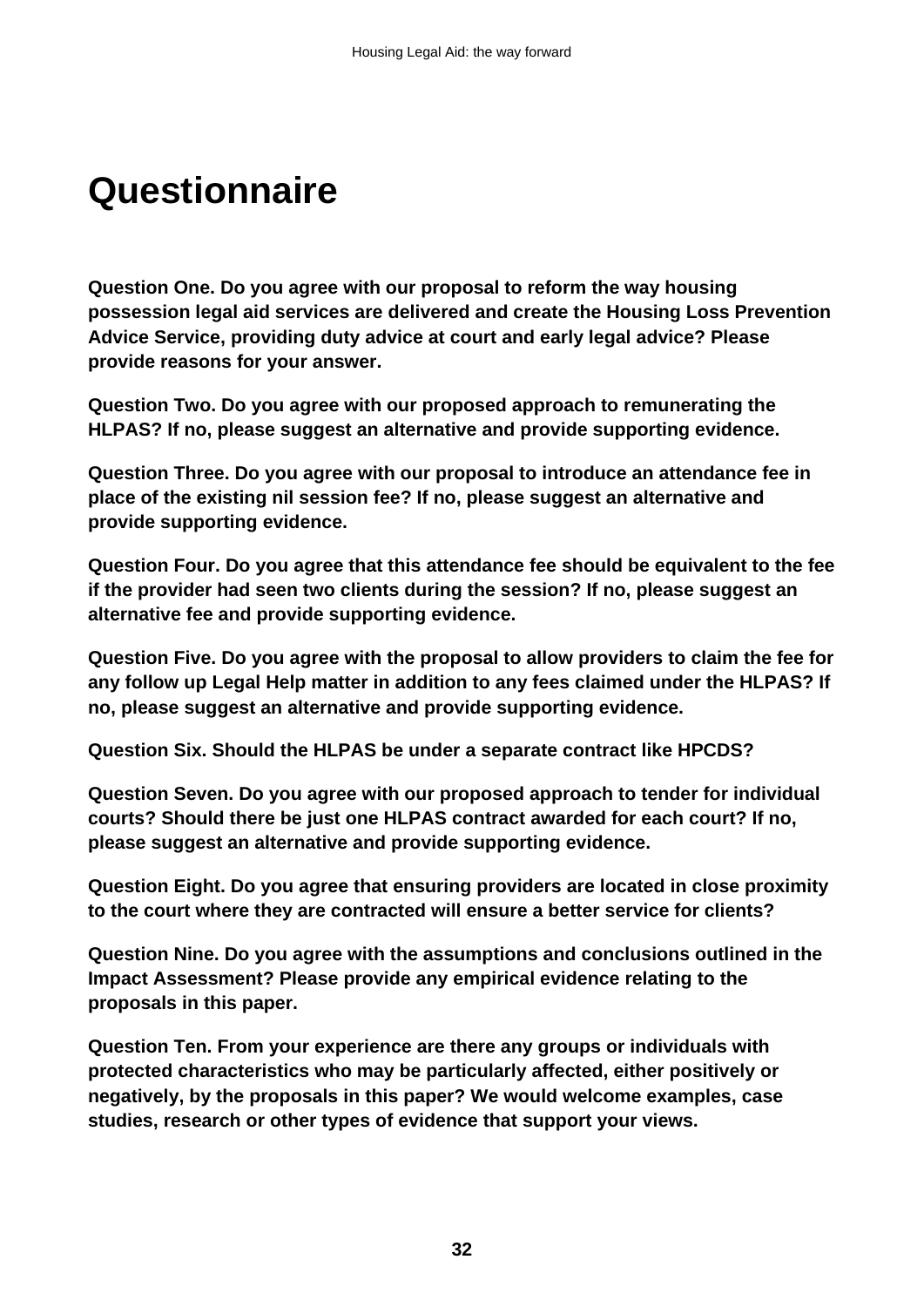**Question Eleven. What do you consider to be the equalities impacts on individuals with protected characteristics of each of the proposals? Are there any mitigations the government should consider? Please give data and reasons.** 

**Question Twelve. What do you consider to be the impacts on families of these proposals? Are there any mitigations the government should consider? Please give data and reasons.** 

**Thank you for participating in this consultation exercise.**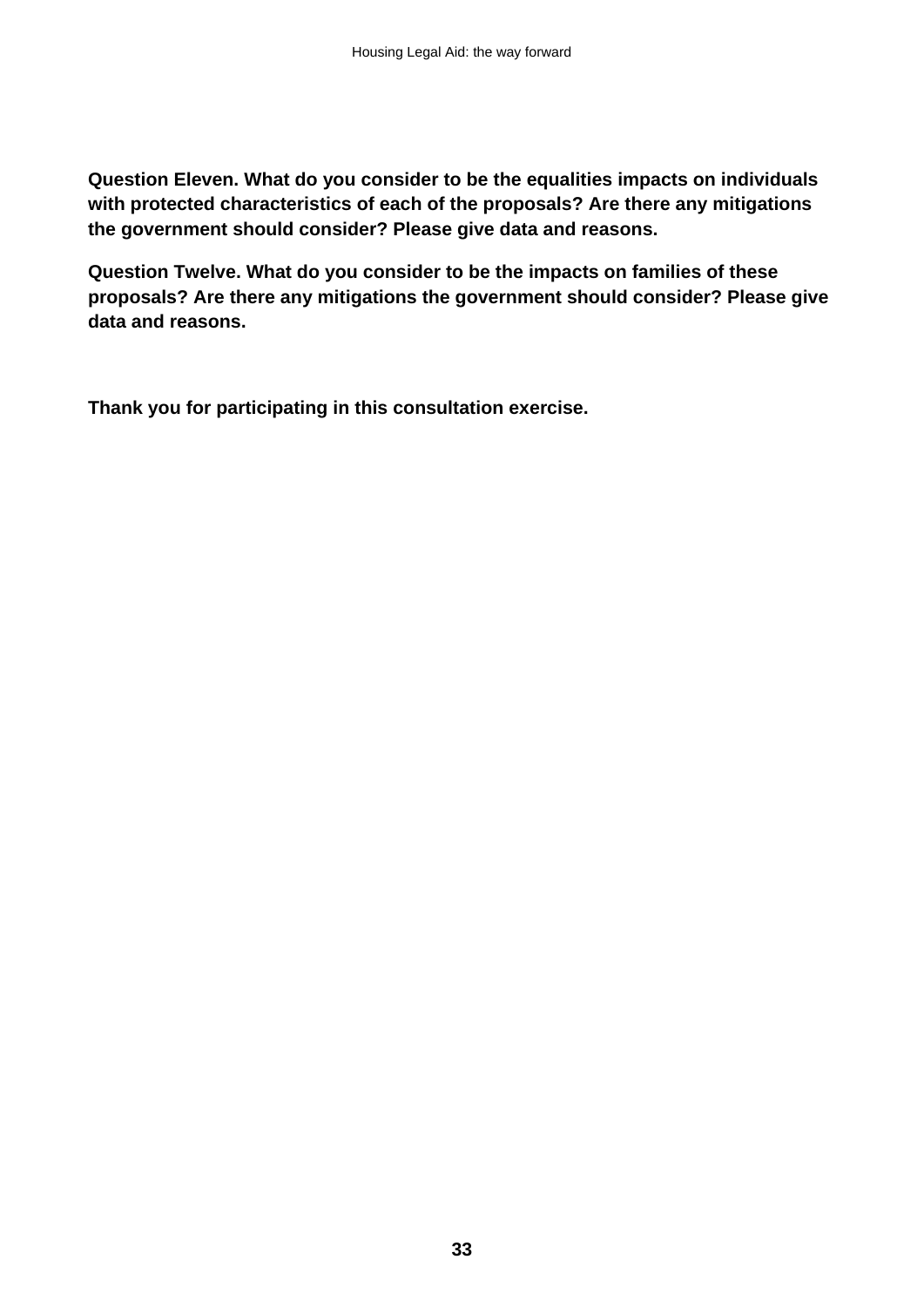## <span id="page-38-0"></span>**About you**

Please use this section to tell us about yourself

| <b>Full name</b>                                                             |                   |
|------------------------------------------------------------------------------|-------------------|
| Job title or capacity in which you are                                       |                   |
| responding to this consultation exercise<br>(e.g. member of the public etc.) |                   |
| <b>Date</b>                                                                  |                   |
| <b>Company name/organisation</b>                                             |                   |
| (if applicable):                                                             |                   |
| <b>Address</b>                                                               |                   |
|                                                                              |                   |
| <b>Postcode</b>                                                              |                   |
| If you would like us to acknowledge                                          |                   |
| receipt of your response, please tick                                        |                   |
| this box                                                                     | (please tick box) |
| Address to which the acknowledgement                                         |                   |
| should be sent, if different from above                                      |                   |
|                                                                              |                   |
|                                                                              |                   |

**If you are a representative of a group**, please tell us the name of the group and give a summary of the people or organisations that you represent.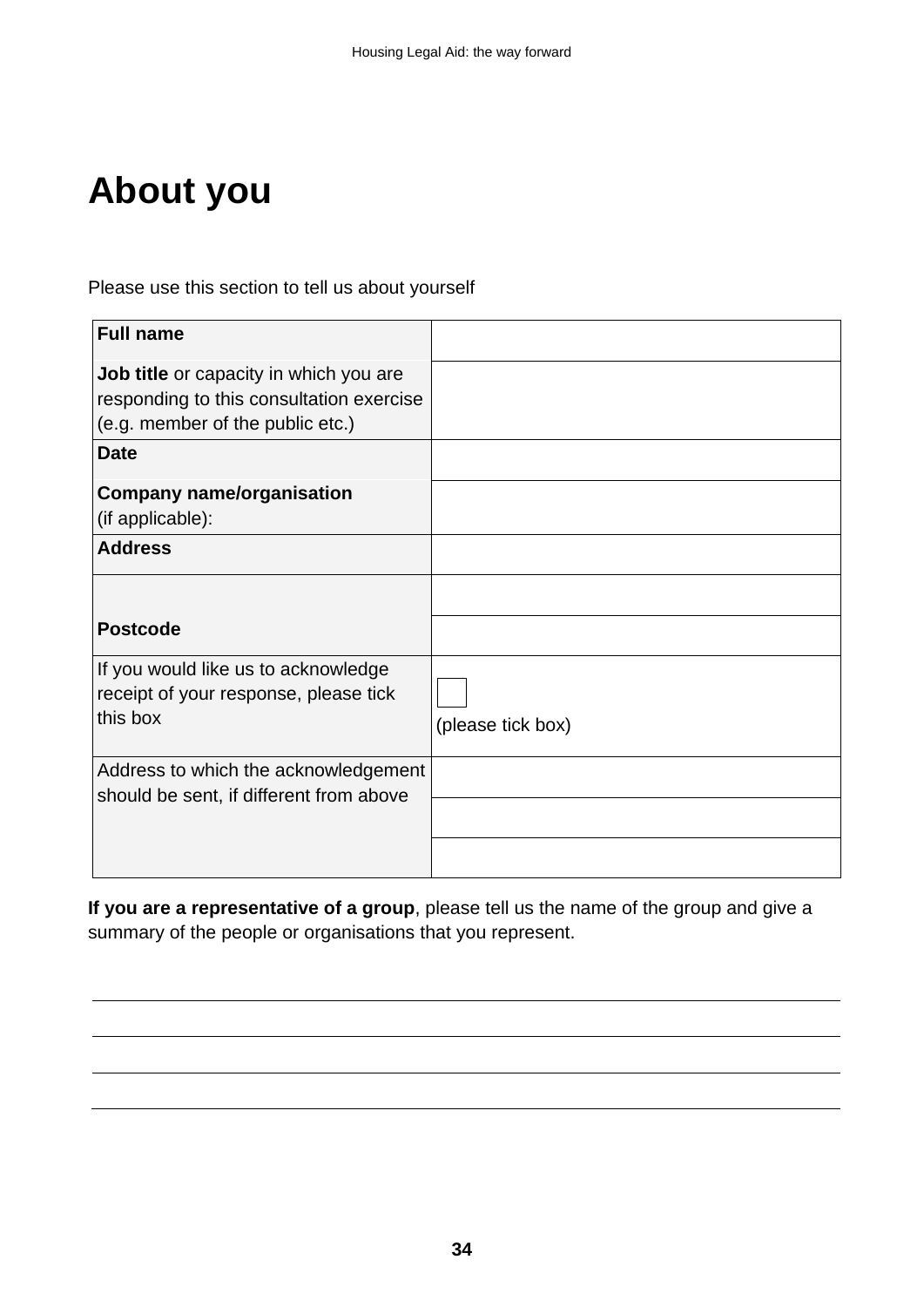## <span id="page-39-0"></span>**Contact details/How to respond**

Please send your response by 20/01/22 to:

**Email**: civil.legalaid@justice.gov.uk

### <span id="page-39-1"></span>**Complaints or comments**

If you have any complaints or comments about the consultation process you should contact the Ministry of Justice at the above address.

### <span id="page-39-2"></span>**Extra copies**

Further paper copies of this consultation can be obtained from this address and it is also available online at [https://consult.justice.gov.uk/.](https://consult.justice.gov.uk/)

Alternative format versions of this publication can be requested from civil.legalaid@justice.gov.uk.

### <span id="page-39-3"></span>**Publication of response**

A paper summarising the responses to this consultation will be published in due course. The response paper will be available online at [https://consult.justice.gov.uk/.](https://consult.justice.gov.uk/)

### <span id="page-39-4"></span>**Representative groups**

Representative groups are asked to give a summary of the people and organisations they represent when they respond.

### <span id="page-39-5"></span>**Confidentiality**

By responding to this consultation, you acknowledge that your response, along with your name/corporate identity will be made public when the Department publishes a response to the consultation in accordance with the access to information regimes (these are primarily the Freedom of information Act 2000 (FOIA), the Data Protection Act 2018 (DPA), the UK General Data Protection Regulation (GDPR) and the Environmental Information Regulations 2004).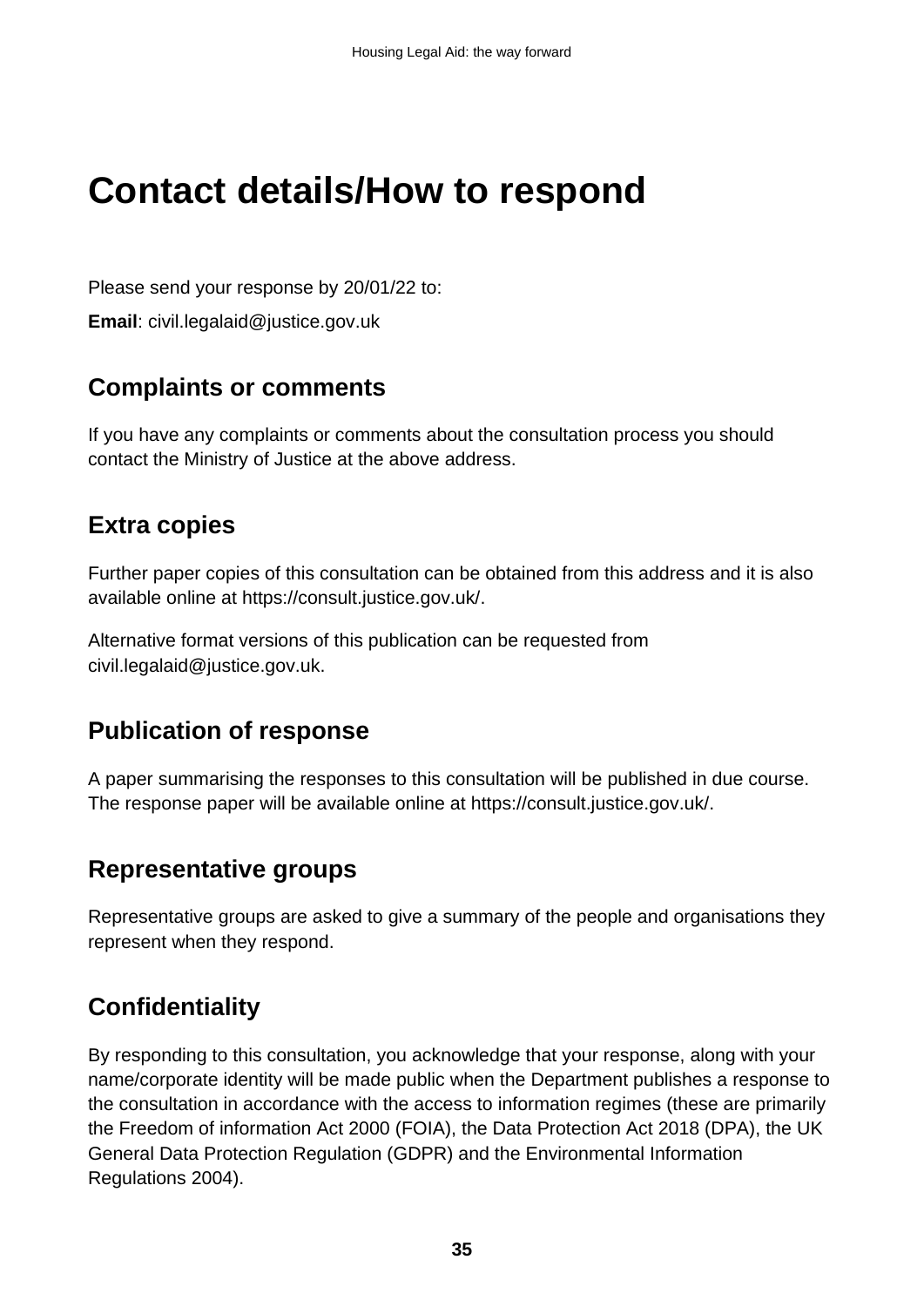The government considers it important in the interests of transparency that the public can see who has responded to government consultations and what their views are. Further, the department may choose not to remove your name/details from your response at a later date, for example, if you change your mind or seek to be 'forgotten' under data protection legislation, if the department considers that it remains in the public interest for those details to be publicly available. If you do not wish your name/corporate identity to be made public in this way then you are advised to provide a response in an anonymous fashion (for example 'local business owner', 'member of public'). Alternatively, you may choose not to respond.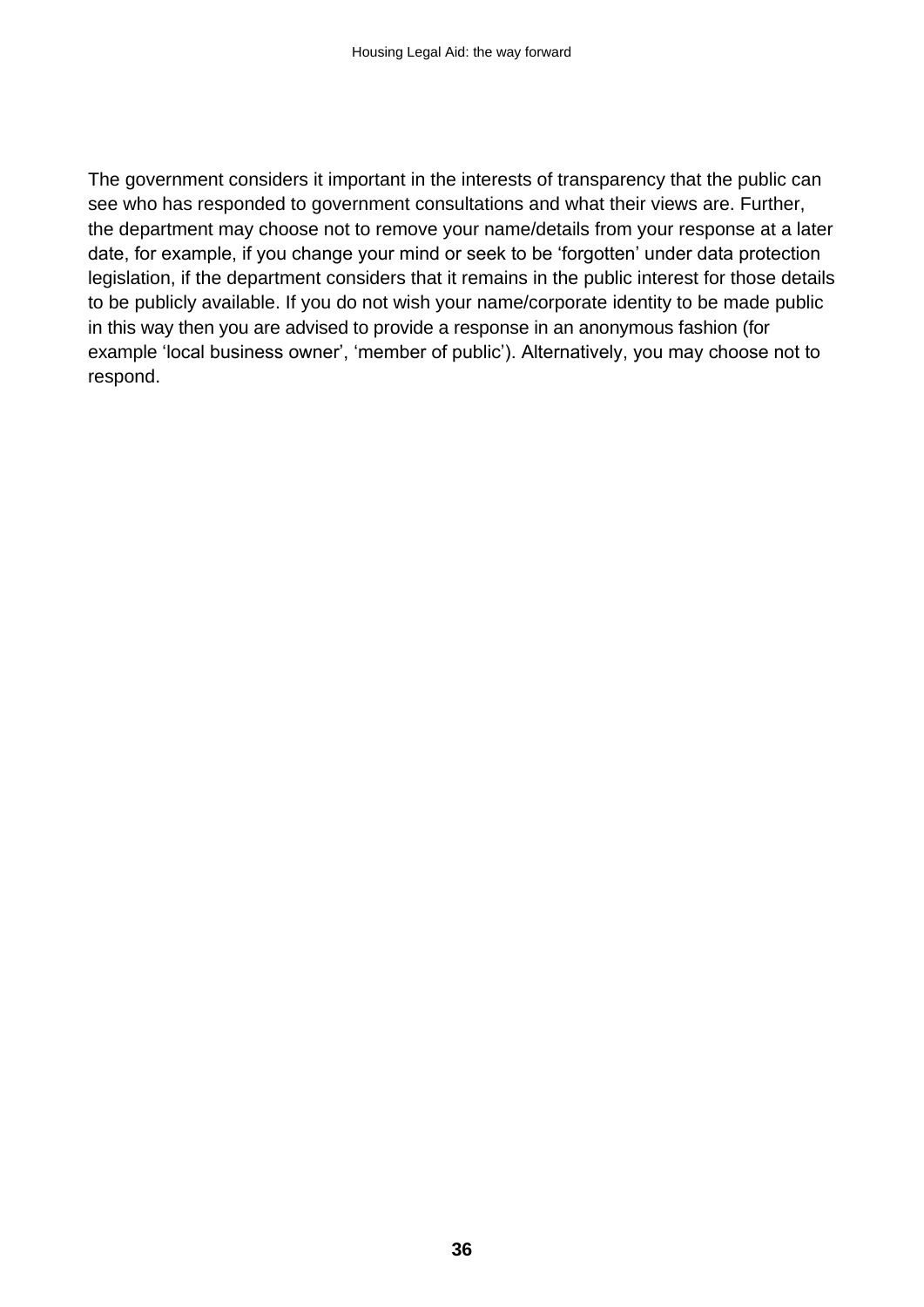## <span id="page-41-0"></span>**Consultation principles**

The principles that government departments and other public bodies should adopt for engaging stakeholders when developing policy and legislation are set out in the Cabinet Office Consultation Principles 2018 that can be found here:

[https://assets.publishing.service.gov.uk/government/uploads/system/uploads/attachment\\_](https://assets.publishing.service.gov.uk/government/uploads/system/uploads/attachment_data/file/691383/Consultation_Principles__1_.pdf) [data/file/691383/Consultation\\_Principles\\_\\_1\\_.pdf](https://assets.publishing.service.gov.uk/government/uploads/system/uploads/attachment_data/file/691383/Consultation_Principles__1_.pdf)